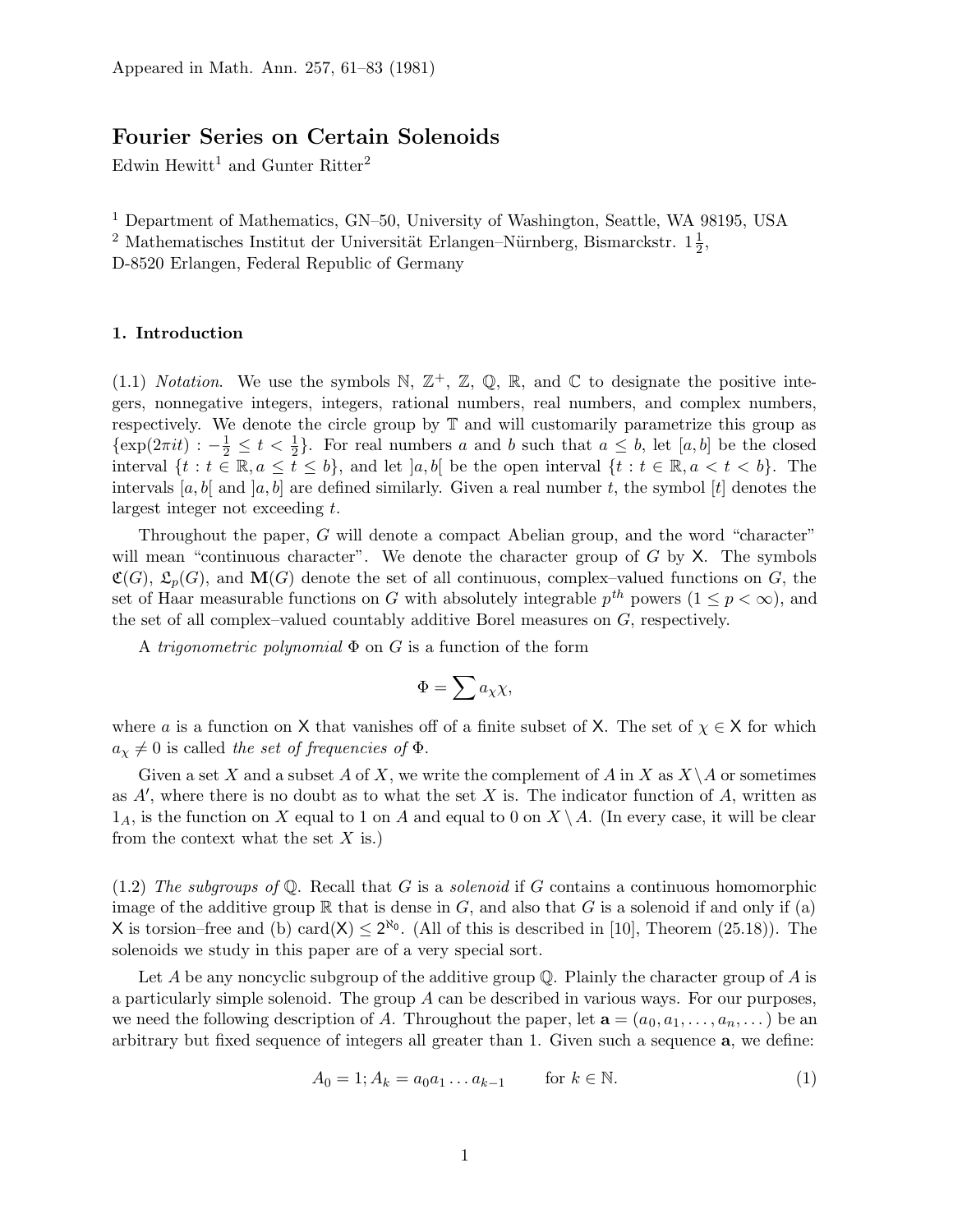Let  $\mathbb{Q}_a$  be the set of all rational numbers  $l/A_k$ , as l runs through  $\mathbb{Z}$  and k runs through  $\mathbb{Z}^+$ . Plainly  $\mathbb{Q}_a$  is a subgroup of the additive group  $\mathbb{Q}$ ; since all of the integers  $a_j$  exceed 1,  $\mathbb{Q}_a$  is noncyclic.

Beaumont and Zuckerman [3] have shown that every noncyclic subgroup A of  $\mathbb Q$  is isomorphic to some group  $\mathbb{Q}_a$  as described above. To tell when two groups  $\mathbb{Q}_a$  and  $\mathbb{Q}_b$  are isomorphic, proceed as follows. For all primes p, let  $k_{\mathbf{a}}(p)$  be defined by:

$$
k_{\mathbf{a}}(p) = \begin{cases} 0 \text{ if } p \text{ divides no } A_k; \\ m \in \mathbb{N} \text{ if } p^m \text{ divides some } A_k \text{ and } p^{m+1} \text{ divides no } A_k; \\ \infty \text{ otherwise.} \end{cases}
$$

Beaumont and Zuckerman (loc.cit.) prove that  $\mathbb{Q}_a$  and  $\mathbb{Q}_b$  are isomorphic if and only if: (a)  $k_{a}(p) = k_{b}(p)$  for all but finitely many values of p; and (b)  $k_{a}(p) \neq k_{b}(p)$  implies that both are finite. Plainly a continuum of different sequences a will yield the same subgroup of Q. Note too that  $\mathbb{Q}_a$  is isomorphic with  $\mathbb Q$  only when  $\mathbb Q_a$  is actually  $\mathbb Q$ ; and this occurs if and only if  $k_{\mathbf{a}}(p) = \infty$  for all primes p.

(1.3) The character group of  $\mathbb{Q}_a$ . We will study Fourier series (suitably defined) on the character group of  $\mathbb{Q}_a$ ,  $\mathbb{Q}_a$  being given the discrete topology. Thus its character group is a compact Abelian group. We will use a particular realization of this group. First we form the group  $\Delta_{\bf a}$  of  ${\bf a}$ –adic integers. This group which is described in [10], (10.1), consists of all sequences  $\mathbf{x} = (x_0, x_1, \dots, x_n, \dots)$  with  $x_j \in \{0, 1, 2, \dots, a_j - 1\}$ . We give  $\Delta_{\mathbf{a}}$  the Cartesian product topology, each "coordinate set"  $\{0, 1, 2, \ldots, a_j - 1\}$  being discrete. We define the sum  $\mathbf{z} = \mathbf{x} + \mathbf{y}$ of elements of  $\Delta_{\mathbf{a}}$  by induction. Write  $x_0 + y_0 = z_0 + a_0 q_0$ , where  $z_0 \in \{0, 1, \ldots, a_0 - 1\}$  and  $q_0 \in \{0,1\}$ . If  $z_0, z_1, \ldots, z_{n-1}$  and  $q_0, q_1, \ldots, q_{n-1}$  have been defined, write  $x_n + y_n + q_{n-1} =$  $z_n + a_n q_n$ , where  $z_n \in \{0, 1, \ldots, a_n - 1\}$  and  $q_n \in \{0, 1\}$ . It is easy to verify that  $\Delta_{\bf a}$  is a compact 0–dimensional Abelian group, with normalized Haar measure, say  $\lambda_0$ , the product measure of the measures assigning the measure  $1/a_n$  to each point of  $\{0, 1, \ldots, a_{n-1}\}$ . Let **u** be the element  $(1, 0, 0, \ldots, 0, \ldots)$  of  $\Delta_{\mathbf{a}}$ .

Next consider the product group  $\mathbb{R} \times \Delta_{\mathbf{a}}$  and in it the infinite cyclic discrete subgroup  $H = \{(n - n\mathbf{u}) : n \in \mathbb{Z}\}\.$  The quotient group  $(R \times \Delta_{\mathbf{a}})/H$  is denoted by the symbol  $\Sigma_{\mathbf{a}}$ , and is called the **a**–adic solenoid. The group  $\Sigma_a$  can be conveniently realized as the set  $\left[-\frac{1}{2}\right]$  $\frac{1}{2}, \frac{1}{2}$  $\frac{1}{2}[\times \Delta_{\mathbf{a}},$ which is of course a subset of  $\mathbb{R}\times\Delta_{\mathbf{a}}$ . We will denote this set by  $\Sigma_{\mathbf{a}}$ . Every coset of H in  $\mathbb{R}\times\Delta_{\mathbf{a}}$ contains exactly one element of  $\Sigma_a$ . The sum  $(s, x) + (t, y)$  of two elements of  $\Sigma_a$  is the element  $(s+t-[s+t+\frac{1}{2}]$  $\frac{1}{2}$ ,  $[s + t + \frac{1}{2}]$  $\frac{1}{2}|\mathbf{u}+\mathbf{x}+\mathbf{y})$ . The topology of  $\Sigma_{\mathbf{a}}$  is defined by a complete family of neighborhoods  $\{U_k : k \in \mathbb{N}\}\$  of the neutral element  $(0, 0)$ :

$$
U_k = \{(s, \mathbf{x}) \in \Sigma_{\mathbf{a}} : -\frac{1}{2k} < s < \frac{1}{2k} \quad \text{and} \quad x_0 = x_1 = \dots = x_{k-1} = 0\}.
$$

Note that neighborhoods of the points  $\left(-\frac{1}{2}\right)$  $(\frac{1}{2}, \mathbf{x})$  have the form

$$
\{(-\frac{1}{2} + t, \mathbf{y}) : 0 \le t < \frac{1}{2k} \text{ and } y_0 = x_0, y_1 = x_1, \dots, y_{k-1} = x_{k-1}\} \cup
$$
  

$$
\{(\frac{1}{2} - t, -\mathbf{u} + \mathbf{y}) : 0 \le t < \frac{1}{2k} \text{ and } y_0 = x_0, y_1 = x_1, \dots, y_{k-1} = x_{k-1}\}.
$$

The foregoing description of  $\Sigma_a$  differs only in minor details from that given in [10], (10.12)–  $(10.15).$ 

Normalized Haar measure  $\mu$  on  $\Sigma_a$  is the product of Lebesgue measure  $\lambda$  on  $\left[-\frac{1}{2}\right]$  $\frac{1}{2}, \frac{1}{2}$  $\frac{1}{2}$  and the Haar measure  $\lambda_0$  on  $\Delta_{\mathbf{a}}$  referred to above.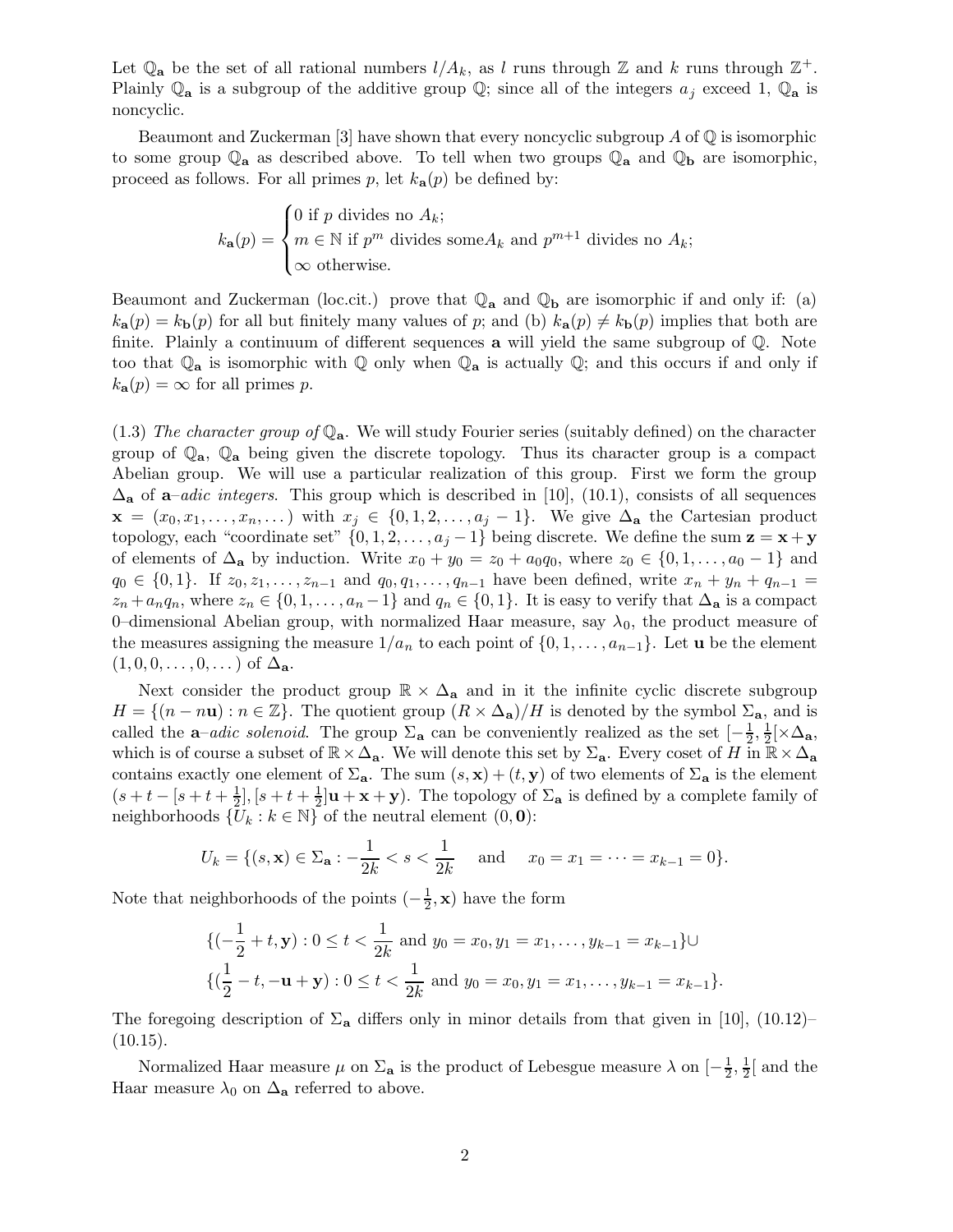(1.4) The character groups of  $\Delta_{\bf a}$  and  $\Sigma_{\bf a}$ . For  ${\bf x} \in \Delta_{\bf a}$  and  $\alpha = \frac{1}{4}$  $\frac{1}{A_j} \in \mathbb{Q}_a$ , we write

$$
\chi_{\alpha}(\mathbf{x}) = \exp\left[2\pi i \frac{l}{A_j}(x_0 + A_1 x_1 + A_2 x_2 + \dots + A_{j-1} x_{j-1})\right].
$$
 (1)

It is known [10], (25.2), and easy to verify that each  $\chi_a$  is a character of  $\Delta_a$ , that  $\chi_{\alpha}\chi_{\beta} = \chi_{\alpha+\beta}$ , that all characters of  $\Delta_{\mathbf{a}}$  have the form (1), and that  $\chi_{\alpha} = \chi_{\beta}$  if and only if  $\alpha - \beta$  is an integer. That is, the character group of  $\Delta_{\bf a}$  can be identified with the discrete torsion group  $\mathbb{Q}_{\bf a}/\mathbb{Z}$ .

For  $(t, \mathbf{x}) \in \Sigma_a$  and  $\alpha = \frac{l}{4}$  $\frac{l}{A_j} \in \mathbb{Q}_a$ , we write

$$
\chi_{\alpha}(t, \mathbf{x}) = \exp\left[2\pi i \frac{l}{A_j}(t + x_0 + A_1 x_1 + A_2 x_2 + \dots + A_{j-1} x_{j-1})\right]
$$
  
= 
$$
\exp\left[2\pi i \frac{l}{A_j}\left(t + \sum_{k=0}^{\infty} A_k x_k\right)\right],
$$
 (2)

where we agree that integer terms in the series  $\frac{l}{A_j} \sum_{k=0}^{\infty} A_k x_k$  are to be omitted. As shown in [10], (25.3), these functions are exactly the characters of the group  $\Sigma_a$ . It is easy to see that  $\chi_{\alpha}\chi_{\beta} = \chi_{\alpha+\beta}$  and that  $\chi_{\alpha} = \chi_{\beta}$  if and only if  $\alpha = \beta$ . That is, the character group of  $\Sigma_{\mathbf{a}}$  can be identified with the group  $\mathbb{Q}_a$ . We use the same notation in (1) and (2): the context will always make clear which group we are using.

(1.5) Fourier transforms on  $\Sigma_a$ . Once again we consider an arbitrary G. For  $f \in \mathfrak{L}_1(G)$  and  $\chi \in \mathsf{X}$ , write

$$
\widehat{f}(\chi) = \int_G f(t)\overline{\chi(t)}d\nu(t),\tag{1}
$$

where  $\nu$  is normalized Haar measure on G. The function  $\hat{f}$  on X defined by (1) is of course the Fourier transform of f. The theory of Fourier transforms on compact Abelian groups and locally compact Abelian groups has been studied intensively for nearly half a century. The reader may consult [20, 10, 11]. We will be largely concerned throughout this paper with the case  $G = \Sigma_a$ and  $X = \mathbb{Q}_a$ , connected by the definition (1.4.2).

(1.6) Fourier series on compact Abelian groups. The classical theory of Fourier series on the group T deals with the behavior of the sequences of functions  $S_n f(t)$ , defined for  $f \in \mathfrak{L}_1(\mathbb{T})$  by

$$
S_n f(t) = \sum_{k=-n}^{n} \hat{f}(k) \exp(2\pi i kt),
$$
\n(1)

for all  $n \in \mathbb{Z}^+$  and  $t \in \left[-\frac{1}{2}\right]$  $\frac{1}{2}, \frac{1}{2}$  $\frac{1}{2}$ . Classical Fourier series have occupied a central place in analysis for well over two centuries. The contemporary theory is set forth in the great treatise [24]. In many cases of interest where the series (1) converges, it does so only conditionally, and so the order of summation is vitally important. We may look for analogues of the series (1) for infinite compact metric Abelian groups  $G$  different from  $T$ . To do this, we must find a reasonable way of arranging the character group X into increasing blocks, say  $\Gamma_n$  in such a way that:

$$
\Gamma_0 \subset \Gamma_1 \subset \cdots \subset \Gamma_n \subset \ldots;
$$
\n<sup>(2)</sup>

each 
$$
\Gamma_n
$$
 is finite; (3)

$$
\bigcup_{n=0}^{\infty} \Gamma_n = \mathsf{X}.\tag{4}
$$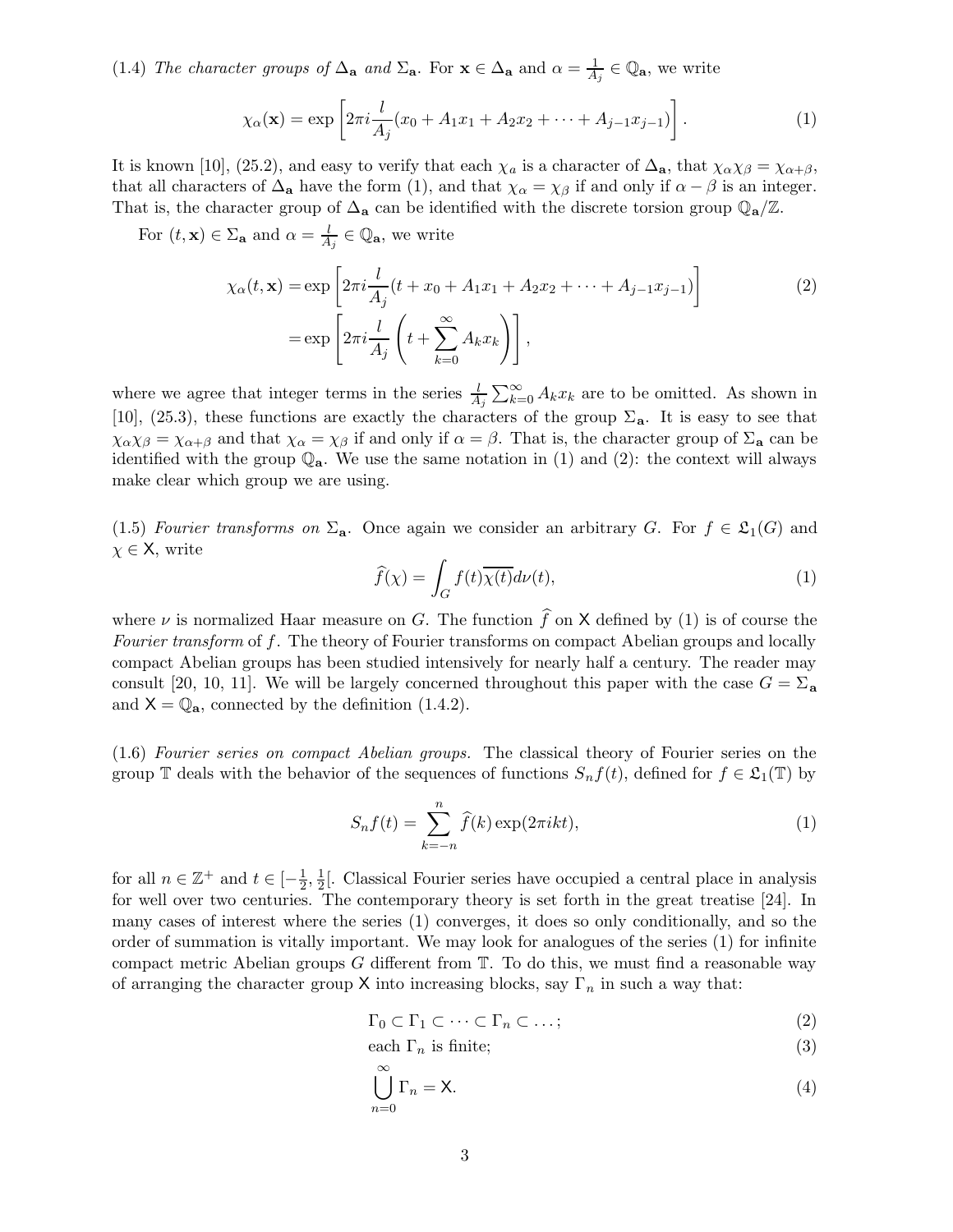The difficulties that attend such a program are apparent even in the apparently simple case of multiple Fourier series, which is the case  $G = \mathbb{T}^l$  with  $l \in \{2, 3, 4, \dots\}$ . (For an interesting introduction to this theory, see [1].)

Once the sets  $\Gamma_n$  have been chosen, we define the Fourier series of a function f in  $\mathfrak{L}_1(G)$  as the series whose  $n<sup>th</sup>$  partial sum is the polynomial

$$
S_n f(t) = \sum_{\chi \in \Gamma_n} \widehat{f}(\chi) \chi(t) \tag{5}
$$

One can then ask a large number of questions, for example: (a) does a given Fourier series converge, and if so, to what function?; (b) is there a summability method for the Fourier series giving convergence almost everywhere on  $G$  to the function, in analogy with the theorem of Fejér–Lebesgue?; (c) is there an analogue of the theorem of Riesz  $[19]$  giving inequalities  $||S_nf||_p \leq A_p||f||_p$  for  $f \in \mathfrak{L}_p(G)$   $(1 < p < \infty)$ ?; (d) is there a uniqueness theorem for convergent trigonometric series on G that are not necessarily Fourier series?; and so on. In short, one may attempt to "rewrite Zygmund" with its treasure house of delicate facts for the group  $G$ . (We refer of course to [25].)

The success of the above program, or any significant part of it, must depend upon a shrewd choice of the sets  $\Gamma_n$ . A large number of writers have studied such sets  $\Gamma_n$  for one or another class of groups and have answered various of the questions  $(a)$ – $(d)$ . The earliest success known to us in this program was achieved by Paley [18], who ordered the Walsh functions (which are essentially the characters of the dyadic group  $\{0,1\}^{\aleph_0}$  in a particularly felicitous way and obtained a number of delicate facts about the partial sums of Walsh–Fourier series. (Walsh, who constructed the Walsh functions from the Rademacher functions in [23], also ordered the Walsh functions, but not in the same way as Paley.) Billard  $[4]$  and Sjölin [21] have used Paley's ordering to achieve very precise results on the almost everywhere convergence of Fourier series on the group  $\{0,1\}^{\aleph_0}$ .

Vilenkin [22] obtained a whole class of orderings for the characters of an arbitrary metrizable 0–dimensional infinite compact Abelian group. Under his oderings, a number of standard facts about classical Fourier series admit analogues. Vilenkin's construction admits Paley's as a special case. Moore [17] used one of Vilenkin's orderings to obtain convergence theorems for Fourier series on a countably infinite product of cyclic groups of bounded orders. Hunt and Taibleson [13] studied the compact additive group of integers in a totally disconnected locally compact nondiscrete field, imposing an order on its characters under which the Carleson–Hunt theorem holds. Gosselin [7] has obtained the Carleson–Hunt theorem and Riesz's theorem on  $\mathfrak{L}_p$  norms of partial sums of Fourier series for a large class of 0–dimensional compact Abelian metric groups. His results contain those of Hunt and Taibleson, Sjölin, Billard, and Moore.

## 2. Fourier Series on  $\Sigma_a$

(2.1) Definitions. We return to our principal object of interest, the group  $\Sigma_a$  defined in (1.3). For this group and its character group  $\mathbb{Q}_a$ , we make a selection of sets  $\Gamma_n$  as follows. Let  $(c_j)_{j=0}^\infty$ be a sequence of positive integers for which the properties

$$
\lim_{j \to \infty} \frac{c_j}{A_j} = \infty \tag{1}
$$

and

$$
\frac{c_{j+1}}{A_{j+1}} > \frac{c_j}{A_j} \qquad \text{for } j = 0, 1, 2, ... \tag{2}
$$

hold.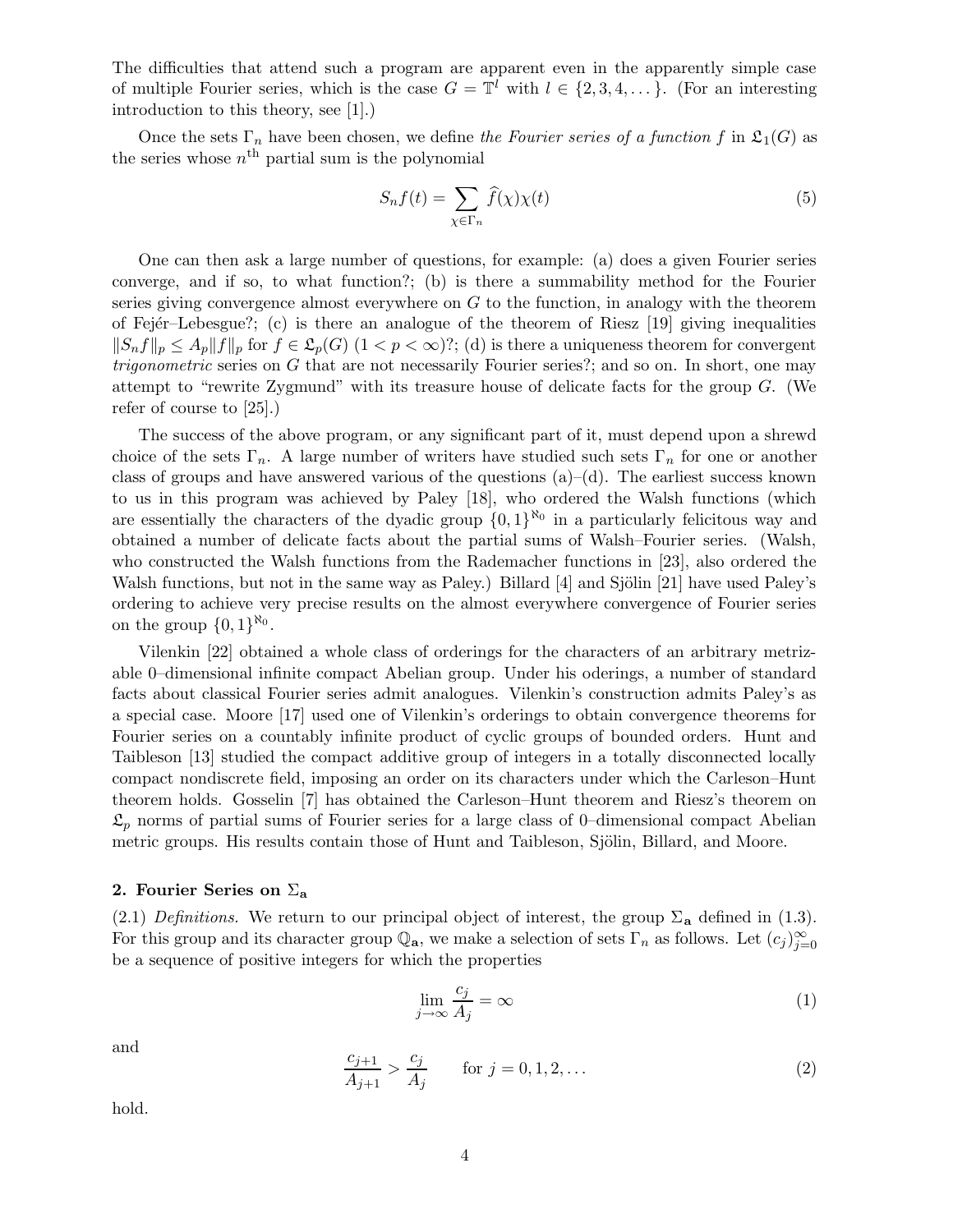The  $j^{\text{th}}$  complete block in  $C_j$  in  $\mathbb{Q}_a$  is defined by

$$
C_j = \left\{ \frac{l}{A_j} : l \in \mathbb{Z}, |l| \le c_j \right\}, \qquad \text{for } j = 0, 1, 2, \dots
$$
 (3)

The j<sup>th</sup> first entrance block  $B_j$  is defined by

$$
B_0 = C_0, B_j = C_j \setminus C_{j-1} \qquad \text{for } j = 1, 2, 3, ... \tag{4}
$$

Plainly  $(1.6.2)$ – $(1.6.4)$  hold for the blocks  $C_j$ . These blocks have been used by Hewitt and Katznelson [9] to study uniform distributions on  $\Sigma_a$  for the case in which  $\mathbb{Q}_a$  is a subring of  $\mathbb{Q}$ (i.e., all nonzero  $k_{a}(p)$  are  $\infty$ ).

For distinct positive  $\alpha$  and  $\beta$  in  $\mathbb{Q}_a$ , we write  $\alpha \prec \beta$  if:

$$
\alpha
$$
 and  $\beta$  are in the same first entrance block  $B_m$  and  $\alpha < \beta$  in the usual ordering of  $\mathbb{Q}$  (5)

or

$$
\alpha \in B_l \text{ and } \beta \in B_m \text{ with } l < m. \tag{6}
$$

That is, the ordering  $\prec$  is carried out as follows. We first list all of the positive integers in  $B_0 = C_0$  in their natural order; then all positive nonintegers  $l/A_1$  not exceeding  $c_0$  in their natural order; then all  $l/A_1$  such that  $c_0 < l/A_1 \leq c_1/A_1$  in their natural order; and so on. We plainly get a one–to–one map  $n \mapsto \alpha_n$  of N onto the positive numbers in  $\mathbb{Q}_a$  such that  $m < n$  if and only if  $\alpha_m \prec \alpha_n$ . Finally we set  $\alpha_0 = 0$  and  $\alpha_{-n} = -\alpha_n$ .

(2.2) Definitions. Let  $\phi$  be a complex–valued function on  $\mathbb{Q}_a$ . For every nonnegative integer n, let  $s_n \phi$  be the polynomial on  $\Sigma_a$  defined by

$$
s_n\phi(t,\mathbf{x}) = \sum_{l=-n}^{n} \phi(\alpha_l)\chi_{\alpha l}(t,\mathbf{x}).
$$
\n(1)

The functions  $s_n \phi$  represent a general *trigonometric series* on  $\Sigma_a$ . If  $\phi$  is the Fourier transform f of a function f in  $\mathfrak{L}_1(\Sigma_a)$ , we change the notation of (1) for historical reasons and write

$$
s_n f(t, \mathbf{x}) = \sum_{l=-n}^{n} \hat{f}(\chi_{\alpha_l}) \chi_{\alpha l}(t, \mathbf{x}).
$$
\n(2)

The function  $s_n f$  is called the  $n^{th}$  partial sum of the Fourier series of the function f. We will devote our attention to a subsequence of the sequence of functions  $(s_n f)_{n=0}^{\infty}$ . This is defined by

$$
S_j f(t, \mathbf{x}) = \sum_{\alpha \in C - j} \widehat{f}(\chi_\alpha) \chi_\alpha(t, \mathbf{x}) \quad \text{for } j = 0, 1, 2, \dots
$$
 (3)

That is, we obtain the polynomial  $S_j f$  by summing over the  $j<sup>th</sup>$  complete block of characters. It is plain that

$$
S_j f = s_{c_j} f. \tag{4}
$$

## 3. More on the Structure of  $\Sigma_a$

(3.1) A construction. It is essential for our analysis to consider the subgroups  $\Lambda_j$  of  $\Sigma_a$  defined by

$$
\Lambda_j = \{(0, \mathbf{x}) \in \Sigma_\mathbf{a} : x_0 = x_1 = \dots = x_{j-1} = 0\}
$$
\n(1)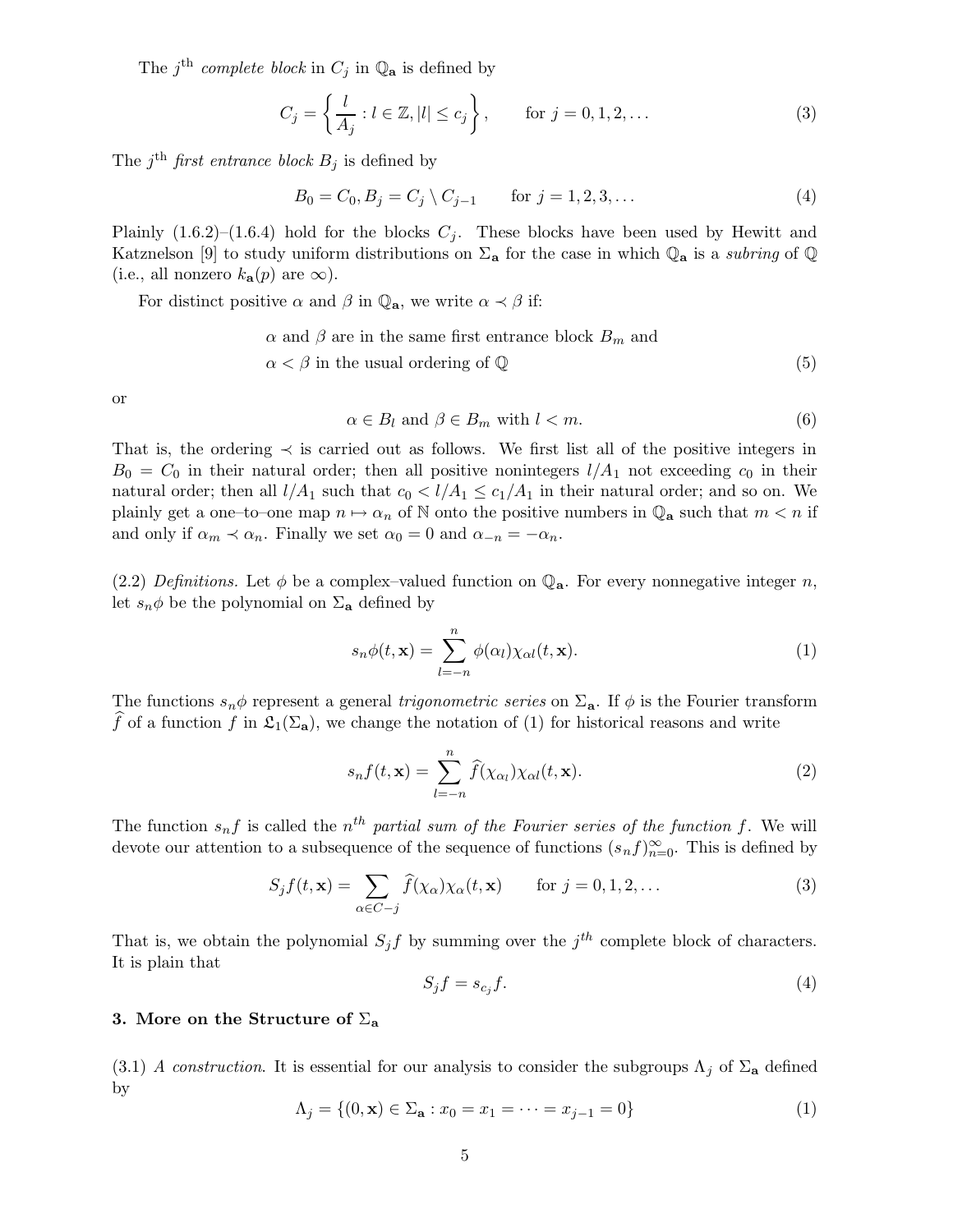for  $j = 1, 2, 3, \ldots$ , and by

$$
\Lambda_0 = \{ (0, \mathbf{x}) \in \Sigma_\mathbf{a} : \mathbf{x} \text{ is arbitrary in } \Delta_\mathbf{a} \}. \tag{2}
$$

(This notation differs from that used in [10], (10.4)). The sets  $\Lambda_i$  are obviously closed subgroups of  $\Sigma_a$ . For all j, the quotient group  $\Sigma_a/\Lambda_j$  is topologically isomorphic with the circle group  $\mathbb T$ . The natural mapping  $\pi_j$  of  $\Sigma_a$  onto  $\Sigma_a/\Lambda_j \simeq \mathbb{T}$  can be conveniently realized as

$$
\pi_j(t, \mathbf{x}) = \chi_{1/A_j}(t, \mathbf{x}) = \exp\left[2\pi i \frac{1}{A_j} \left(t + \sum_{h=0}^{j-1} A_h x_h\right)\right]
$$
(3)

for  $j = 1, 2, 3, ...$  and for  $j = 0$  as

$$
\pi_0(t, \mathbf{x}) = \chi_1(t, \mathbf{x}) = \exp[2\pi i t].\tag{4}
$$

To verify this, note first that the annihilator in  $\mathbb{Q}_a$  of the subgroup  $\Lambda_j$  is exactly the cyclic subgroup  $\frac{1}{A_j}\mathbb{Z}$  of  $\mathbb{Q}_a$ . Thus  $\pi_j$  is a continuous homomorphism of  $\Sigma_a$  onto T with kernel  $\Lambda_j$ . Hence it induces a one–to–one map of  $\Sigma_{\mathbf{a}}/\Lambda_j$  onto  $\mathbb{T}$ , which we also denote by the symbol  $\pi_j$ . The definition of the topology of the quotient group  $\Sigma_{\mathbf{a}}/\Lambda_j$  (see for example [10], (5.15)) shows that  $\pi_j$  maps  $\Sigma_a/\Lambda_j$  continuously onto T. Since  $\Sigma_a/\Lambda_j$  and T are compact,  $\pi_j$  is a topological isomorphism. More specifically, we note as well that:

the 
$$
j + 1
$$
-tuples  $(t; x_0, x_1, ..., x_{j-1})$  for  $-\frac{1}{2} \le t < \frac{1}{2}$  and  $x_h \in \{0, ..., a_h - 1\}$   
are in one-to-one correspondence with the cosets of  $\Lambda_j$  in  $\Sigma_a$ . (5)

We shall also have occasion to use normalized Haar measure  $\lambda_j$  on  $\Lambda_j$ , regarded as a measure in  $\mathbf{M}(\Sigma_{\mathbf{a}})$ . Note that  $\|\lambda_j\| = \lambda_j (\Sigma_{\mathbf{a}}) = \lambda_j (\Lambda_j) = 1$ .

 $(3.2)$  Remark. Let p be any polynomial on the group  $\mathbb{T}$ :

$$
p(\exp[2\pi i t]) = \sum_{k=m}^{n} a_k \exp[2\pi i t].
$$
 (1)

For every nonnegative integer j, the function  $p \circ \pi_j$  is plainly a polynomial on  $\Sigma_a$ :

$$
p \circ \pi_j(t, \mathbf{x}) = \sum_{k=m}^n a_k \exp\left[2\pi i k \frac{1}{A_j} \left(t + \sum_{h=0}^\infty A_h x_h\right)\right] = \sum_{k=m}^n a_k \chi_{k/A_j}(t, \mathbf{x}).\tag{2}
$$

For our construction of divergent Fourier series on  $\Sigma_a$ , we need detailed information about measurable subsets of  $\Sigma_a$ .

(3.3) Definition. For a finite subset F of  $\mathbb{Z}^+$  and an element c of the Cartesian product  $\mathbf{P}_{i\in F}\{0,1,\ldots,a_j-1\}$ , let  $C(F,\mathbf{c})$  be the set of all  $\mathbf{x}\in\Delta_{\mathbf{a}}$  such that  $x_j=c_j$  for all  $j\in F$ . Such sets are called *cylinders in*  $\Delta_{a}$ . The entire group  $\Delta_{a}$  is a cylinder with F the void set. Let H be any interval in  $\left[-\frac{1}{2}\right]$  $\frac{1}{2}, \frac{1}{2}$  $\frac{1}{2}$  of the form  $[a, b]$  with  $-\frac{1}{2} \le a < b < \frac{1}{2}$  $\frac{1}{2}$ . A subset of  $\Sigma_{\mathbf{a}}$  of the form  $[a, b] \times C$ , where C is a cylinder in  $\Delta_{\mathbf{a}}$ , is called an *interval in*  $\Sigma_{\mathbf{a}}$ .

(3.4) **Theorem.** Every open subset U of  $\Sigma_a$  is the union of a countable family of pairwise disjoint intervals in  $\Sigma_{\mathbf{a}}$ .\*

<sup>&</sup>lt;sup>\*</sup>Note that intervals in  $\Sigma$ <sub>a</sub> as we have defined them are *not* open subsets of  $\Sigma$ <sub>a</sub>. Thus the present theorem is not an analogue of the classical structure theorems for open subsets of R and T. Note also that the decomposition obtained in the present theorem is by no means unique. The open set  $-\frac{1}{4}, \frac{1}{4} \times \Delta_{\bf a}$  for example is the union  $\bigcup_{k=1}^{\infty} [t_k, t_{k-1}] \times \Delta_{\mathbf{a}}$  for every strictly decreasing sequence of real numbers  $(t_k)_{k=0}^{\infty}$  such that  $t_0 = \frac{1}{4}$  and  $\lim_{k \to \infty} t_k =$  $-\frac{1}{4}$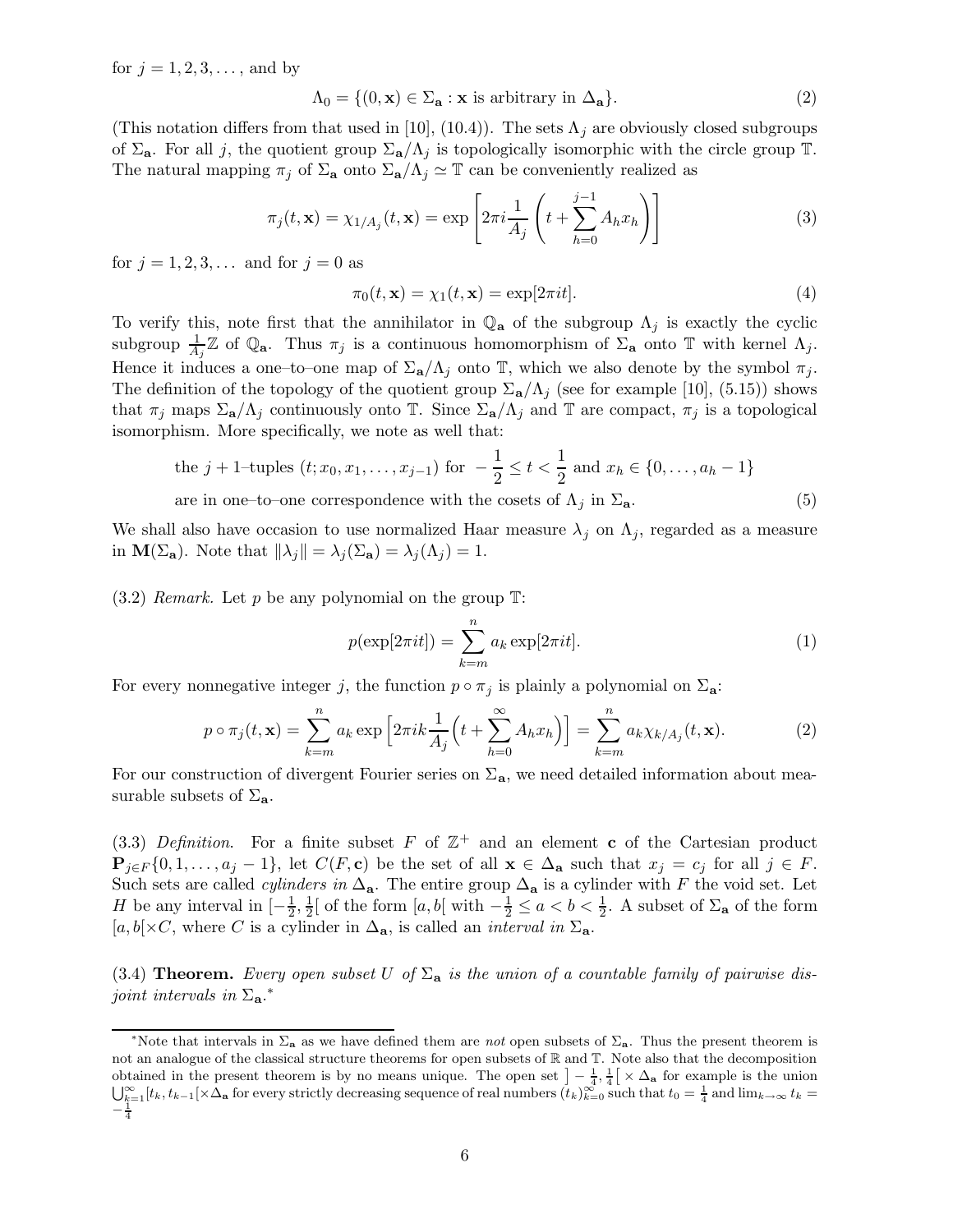*Proof.* Every open subset of  $\Sigma_a$  is a union of intervals  $H \times C$ , the notation being as in (3.3), where the intervals  $H$  in  $\left[-\frac{1}{2},\frac{1}{2}\right]$  $\frac{1}{2}$  have rational endpoints. The family of all such intervals and the family of all cylinders in  $\Delta_{\bf a}$  are both countably infinite. Accordingly our open set U is a countable union of intervals in  $\Sigma_a$ :

$$
U = \bigcup_{n=1}^{\infty} H_n \times C_n.
$$
 (1)

We next write

$$
U = (H_1 \times C_1) \cup \bigcup_{n=2}^{\infty} \left( (H_n \times C_n) \setminus \bigcup_{k=1}^{n-1} (H_k \times C_k) \right)
$$
  
= 
$$
(H_1 \times C_1) \cup \bigcup_{n=2}^{\infty} \left( (H_n \times C_n) \cap \bigcap_{k=1}^{n-1} (H_k \times C_k)' \right)
$$
  
= 
$$
J_1 \cup \bigcup_{n=2}^{\infty} J_n.
$$
 (2)

It is obvious that the intersection of two intervals in  $\Sigma_a$  is an interval in  $\Sigma_a$  or is void. It is a simple matter to show that the complement of an interval in  $\Sigma_a$  is a finite union of pairwise disjoint intervals in  $\Sigma_{\mathbf{a}}$ : we omit the details. Applying these observations to the sets  $J_n$  in (2), we see that each  $J_n$  is a finite union of pairwise disjoint intervals in  $\Sigma_a$ . The sets  $J_n$  are constructed so as to be pairwise disjoint. This completes the proof.

(3.5) Theorem. Let S be an arbitrary subset of  $\Sigma_a$  and  $\varepsilon$  an arbitrary positive number. There is a countable family  $\{I_m\}_{m=1}^{\infty}$  of pairwise disjoint intervals in  $\Sigma_{\mathbf{a}}$  such that

(i) 
$$
S \subset \bigcup_{m=1}^{\infty} I_m
$$
  
and  
(ii)  $\mu(S) > \sum_{m=1}^{\infty} \mu(I_m) - \varepsilon$ .

Proof. The general theory of measure shows that

$$
\mu(S) = \inf \{ \mu(U) : U \text{ is open and } U \supset S \}.
$$

See for example [10], Theorem  $(11.22)$ . Choose such a set U for which

$$
\mu(S) > \mu(U) - \varepsilon. \tag{1}
$$

Use Theorem (3.4) to write  $U = \bigcup_{m=1}^{\infty} I_m$ , where the sets  $I_m$  are pairwise disjoint intervals. Since intervals are Borel subsets of  $\Sigma_a$ , every Borel set is  $\mu$ –meaurable, and  $\mu$  is countably additive on  $\mu$ –measurable sets, (1) shows that

$$
\mu(S) > \mu\left(\bigcup_{m=1}^{\infty} I_m\right) - \varepsilon = \sum_{m=1}^{\infty} \mu(I_m) - \varepsilon.
$$

#### 4. Divergent Fourier Series of Continuous Functions on  $\Sigma_a$

We will prove the following fact.

(4.1) Theorem. Let N be any subset of  $\Sigma_a$  with Haar measure zero. There is a function  $f \in \mathfrak{C}(\Sigma_{\mathbf{a}})$  such that the sequence  $(S_n f(t, \mathbf{x}))_{n=0}^{\infty}$  is unbounded at every point  $(t, \mathbf{x}) \in N$ .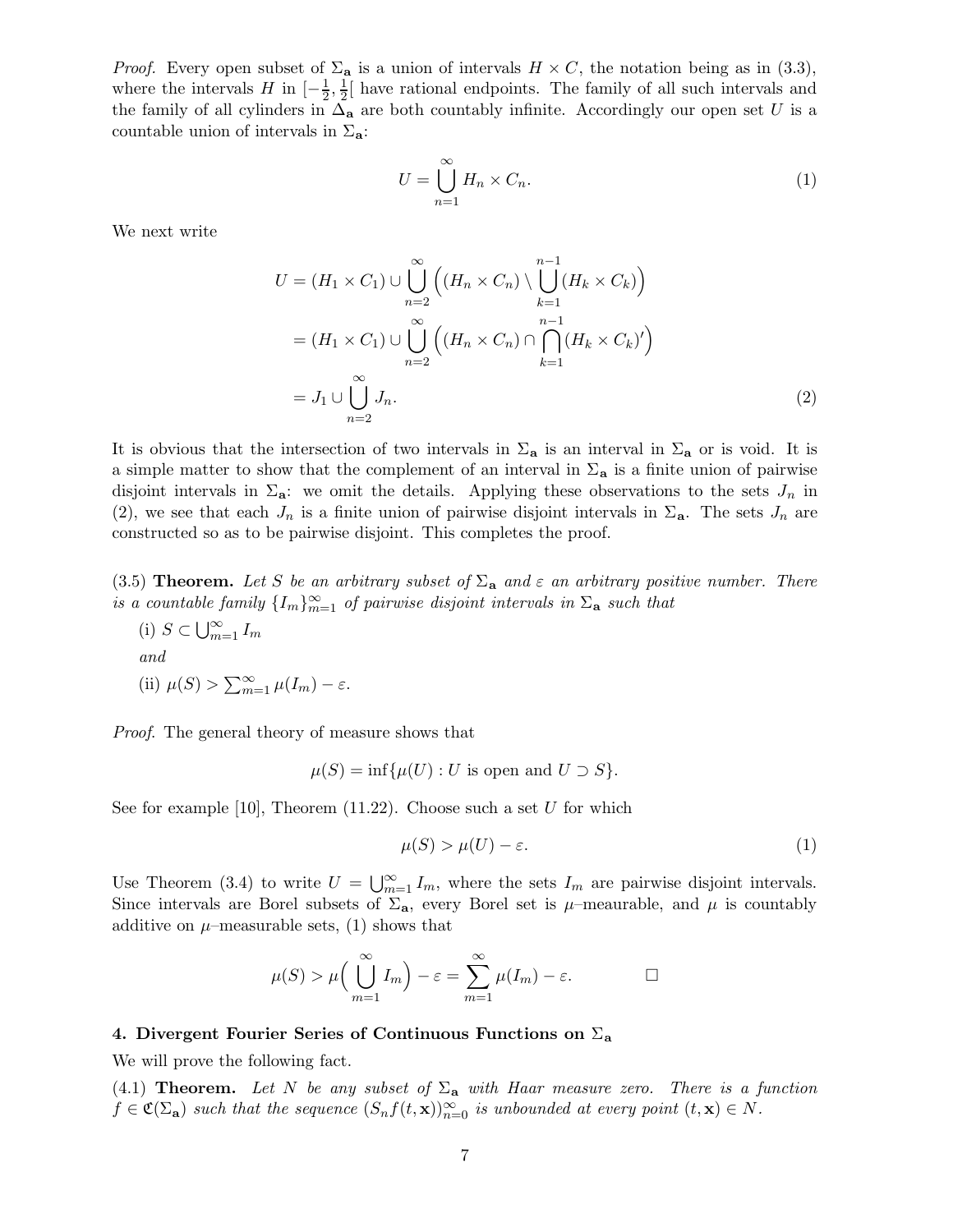For our proof we need a lemma of Kahane and Katznelson [15], which we state in a slightly sharpened form.

(4.2) Lemma. Let E be a subset of  $\mathbb T$  that is the union of a finite number of closed intervals, not necessarily disjoint, and suppose that  $\lambda(E) > 0$ . Let  $\alpha$  be any number greater than 1. There is a polynomial  $\Phi$  on  $\mathbb T$  such that:

 $\overline{ }$ 

(i)  $\Phi(\exp(2\pi it)) = \sum_{n=0}^{2M} a_n \exp(2\pi int);$ (ii)  $\|\Phi\|_{\infty} < 1;$  $(iii)$  $\sum_{n=0}^{M-1} a_n \exp(2\pi int) \Big| > \frac{1}{\pi}$  $rac{1}{\pi} \log \left( \frac{1}{\alpha \lambda} \right)$  $\alpha\lambda(E)$ 

for all  $\exp(2\pi i t)$  in E.

*Proof.* Repeat the proof in [16], pp. 57–58, noting that the function  $\psi_I$  can be chosen so that its real part exceeds  $\frac{1}{\alpha \varepsilon}$  on *I*, and replacing  $e^{-iMt}$  by  $e^{iMt}$  in the definition of the function  $\phi$ .  $\Box$ 

(4.3) Proof of (4.1). Since  $\mu(N) = 0$ , we may apply Theorem (3.5) to find, for every positive integer l, a family  $\{I_{l,n}\}_{n=0}^{\infty}$  of pairwise disjoint intervals in  $\Sigma_{\mathbf{a}}$  such that

$$
\sum_{n=1}^{\infty} \mu(I_{l,n}) \le \frac{1}{e} 2^{-l}
$$
 (1)

and

$$
N \subset \bigcup_{n=1}^{\infty} I_{l,n}.\tag{2}
$$

It is obvious that

$$
\varrho = \sum_{l=1}^{\infty} \left( \sum_{n=1}^{\infty} \mu(I_{l,n}) \le \frac{1}{e}.\right) \tag{3}
$$

For every positive integer k, there is a positiv integer  $n_k$  such that

$$
\varrho - \sum_{l=1}^{n_k} \sum_{n=1}^{n_k} \mu(I_{l,n}) \le \exp(-(k+1)^3). \tag{4}
$$

Without loss of generality, we suppose that  $n_1 < n_2 < n_3 < \ldots$ . Write

$$
M_1 = \bigcup_{l=1}^{n_1} \bigcup_{n=1}^{n_1} I_{l,n},\tag{5}
$$

and

$$
M_k = \left(\bigcup_{l=n_{k-1}+1}^{n_k} \bigcup_{n=1}^{n_k} I_{l,n}\right) \cup \left(\bigcup_{l=1}^{n_k} \bigcup_{n=n_{k-1}+1}^{n_k} I_{l,n}\right) \text{ for } k=2,3,\ldots \tag{6}
$$

It is plain that

$$
\mu(M_1) \le \varrho \le \frac{1}{e}.
$$

The set of  $M_k$  is contained in  $\bigcup I_{l,n}$ , the union being taken over the set  $A(k)$  consisting of all pairs of indices  $(l, n)$  with  $\max(l, n) > n_{k-1}$ . From (4) we see that

$$
\mu(M_k) \le \sum_{(l,n)\in A(k)} \mu(I_{l,n}) = \varrho - \sum_{l=1}^{n_{k-1}} \sum_{n=1}^{n_{k-1}} \mu(I_{l,n}) \le \exp(-k^3). \tag{7}
$$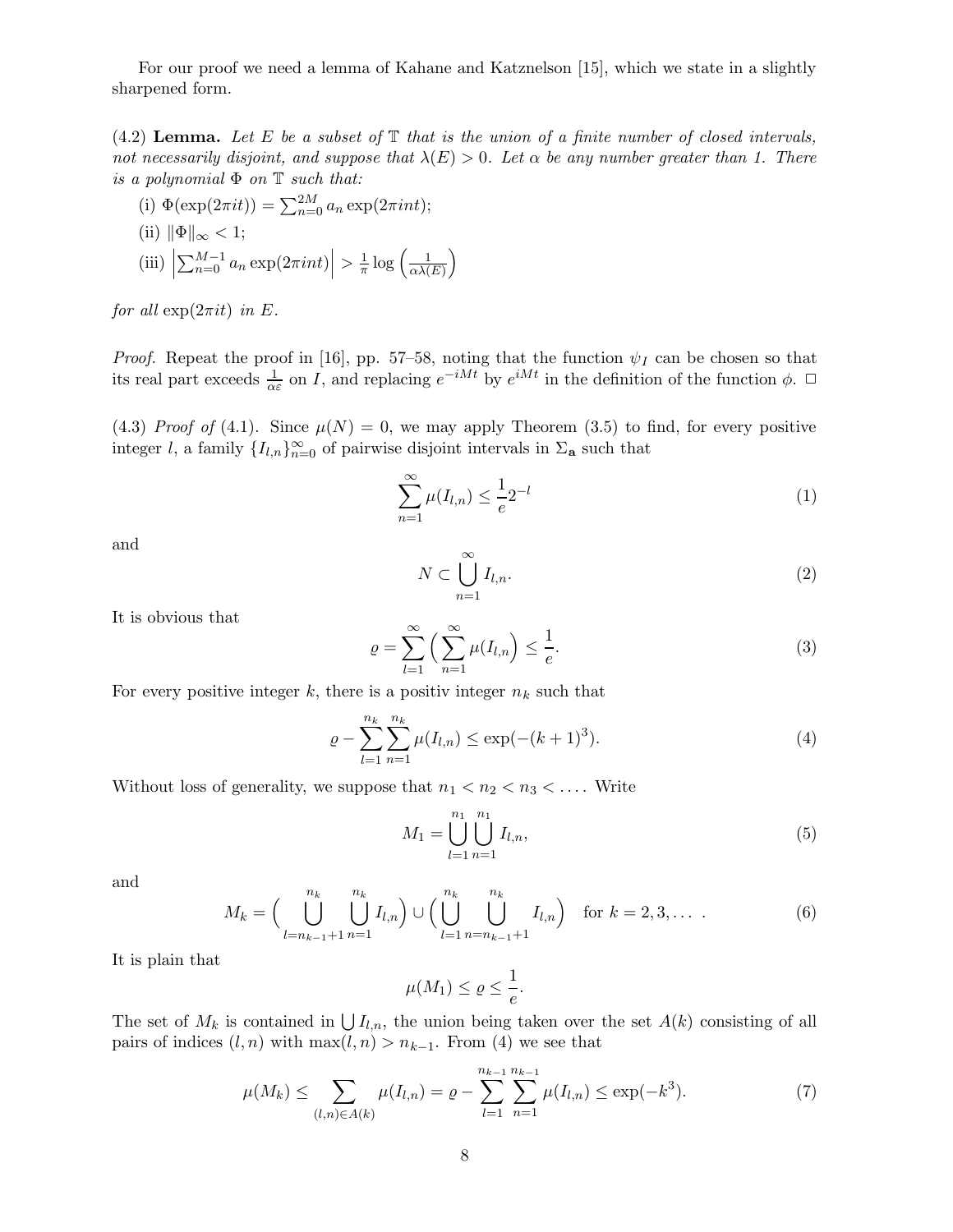The relations  $(2)$ ,  $(5)$ , and  $(6)$  imply that

$$
N \subset \bigcap_{j=1}^{\infty} \bigcup_{h=j}^{\infty} M_h = \limsup_{h \to \infty} M_h.
$$
 (8)

Definitions (5) and (6) show that each set  $M_k$  is a finite union of intervals in the group  $\Sigma_a$ . We may take these intervals to be pairwise disjoint, as in the proof of (3.4). We write

$$
M_k = \bigcup_{l=1}^{s_k} H_l \times C(F_l, \mathbf{c}_l). \tag{9}
$$

With no loss of generality, we may suppose that the sets  $F_l$  are all equal to  $\{0, 1, 2, \ldots, r_k - 1\}$ for a positive integer  $r_k$  that depends only upon k. Possibly each  $H_l$  consists of a single point. In this case, enlarge some  $H_l$  to be an interval in  $\left[-\frac{1}{2}\right]$  $\frac{1}{2}, \frac{1}{2}$  $\frac{1}{2}$  of positive length such that  $\mu(M_k)$ remains less than  $\exp(-k^3)$ . We now consider the set

$$
\pi_{r_k}(M_k) = P_k \subset \mathbb{T}.
$$

It is clear that

$$
P_k = \bigcup_{l=1}^{s_k} \pi_{r_k}(H_l \times C(F_l, \mathbf{c}_l)).
$$

Let  $\beta(\mathbf{c}_l)$  be the complex number

$$
\exp\Big[2\pi i\Big(\frac{1}{A_{r_k}}\mathbf{c}_l(0)+\frac{a_0}{A_{r_k}}\mathbf{c}_l(1)+\cdots+\frac{1}{a_{r_k-1}}\mathbf{c}_l(r_k-1)\Big)\Big].
$$

It follows from the definition of  $\pi_{r_k}$  ((3.1.3) and (3.1.4)) that  $\pi_{r_k}(H_l \times C(F_l, \mathbf{c}))$  is the set of all numbers

$$
\left\{ \beta(\mathbf{c}_l) \exp\left[2\pi i \left(\frac{t}{A_{r_k}}\right)\right] : t \in H_l \right\}.
$$
\n(10)

This set is an interval in  $\mathbb T$  whose Lebesgue measure is  $\frac{1}{A_{r_k}}\lambda(H_l)$ . (This set is a single point if  $H_l$ is a single point.) In any case,  $P_k$  is the union of a finite number of intervals in  $\mathbb T$ . The relations

$$
0 < \lambda(P_k) = \mu(M_k) \tag{11}
$$

are obvious from (9), (10), and the fact that  $\pi_{r_k}$  can be regarded as a one-to-one mapping of  $\Sigma_{\mathbf{a}}/\Lambda_{r_k}$  onto T. Note that  $M_k = M_k + \Lambda_{r_k}$ .

We now apply the lemma of Kahane and Katznelson  $(4.2)$  to the subset  $P_k$  of  $\mathbb T$ . We find a trigonometric polynomial

$$
\Phi_k = \Phi_k(\exp[2\pi i t]) = \sum_{l=1}^{u_k} a_{l,k} \exp[2\pi i l t]
$$
\n(12)

on T such that:

$$
\|\Phi_k\| < 1;\tag{13}
$$

there is a  $v_k < u_k$  such that

$$
\left| \sum_{l=0}^{v_k} a_{l,k} \exp\left[2\pi i l t\right] \right| > \frac{1}{\pi} \log\left(\frac{1}{\alpha \lambda(P_k)}\right) = \frac{1}{\pi} \log\left(\frac{1}{\alpha \mu(M_k)}\right) \tag{14}
$$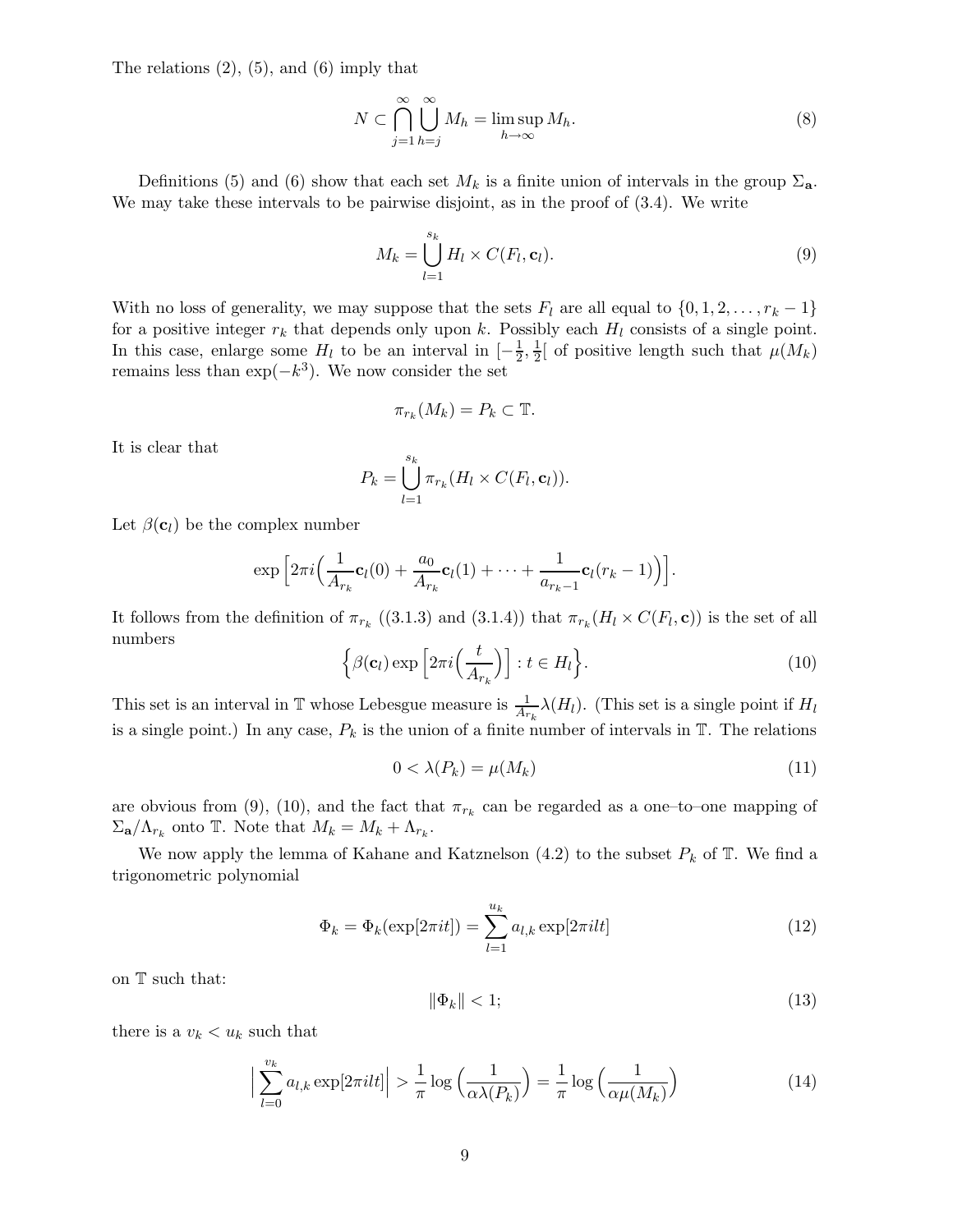for all  $\exp[2\pi it]$  in  $P_k$ . Let us define

$$
\phi_k = \Phi_k \circ \pi_{r_k}.\tag{15}
$$

That is,

$$
\phi_k(t, \mathbf{x}) = \sum_{l=0}^{u_k} a_{l,k} \exp\left[2\pi i \Big(\frac{1}{A_{r_k}}\Big(t + \sum_{j=0}^{\infty} A_j x_j\Big)\Big)\right] > \sum_{l=0}^{u_k} a_{l,k} \chi_{l/A_{r_k}}(t, \mathbf{x})
$$
(16)

for all  $(t, x) \in \Sigma_{\mathbf{a}}$ .

From  $(13)$  and  $(15)$ , we have

$$
\|\phi_k\| < 1. \tag{17}
$$

Since  $\pi_{rk}^{-1}(P_k) = \pi_{rk}^{-1}(\pi_{rk}(M_k)) = M_k$ , (14) and (15) show that

$$
\Big|\sum_{l=0}^{v_k} a_{l,k} \exp\Big[2\pi i \Big(\frac{1}{A_{r_k}}\Big(t+\sum_{j=0}^{\infty} A_j x_j\Big)\Big)\Big]\Big| > \frac{1}{\pi} \log\Big(\frac{1}{\alpha \mu(M_k)}\Big) \tag{18}
$$

for all  $(t, \mathbf{x}) \in M_k$ .

We now define by induction a sequence  $(j_k)_{k=1}^{\infty}$  in N and a sequence  $(\alpha_k)_{k=1}^{\infty}$  of positive numbers in the group  $\mathbb{Q}_a$ . Let  $j_1$  be a positive integer (the smallest one if you like) such that

 $r_1 < j_1$  (19)

and

$$
\frac{v_1}{A_{r_1}} \le \frac{c_{j_1} - 1}{A_{j_1}}.\tag{20}
$$

We can find  $j_1$  in view of (2.1.1) and (2.1.2). Now let  $b_1$  be the nonnegative integer such that

$$
\frac{v_1 + b_1}{A_{r_1}} \le \frac{c_{j_1} - 1}{A_{j_1}} < \frac{v_1 + b_1 + 1}{A_{r_1}}\tag{21}
$$

and let

$$
\alpha_1 = \frac{b_1}{A_{r_1}} + \frac{1}{A_{j_1}}.\tag{22}
$$

Consider the possible frequencies of the polynomial  $\chi_{\alpha_1} \phi_1$ : they are contained in the set

$$
\left\{\frac{b_1}{A_{r_1}} + \frac{1}{A_{j_1}}, \frac{1+b_1}{A_{r_1}} + \frac{1}{A_{j_1}}, \dots, \frac{v_1+b_1}{A_{r_1}} + \frac{1}{A_{j_1}}\right\} \cup \left\{\frac{v_1+b_1+1}{A_{r_1}} + \frac{1}{A_{j_1}}, \dots, \frac{u_1+b_1}{A_{r_1}} + \frac{1}{A_{j_1}}\right\}
$$
  
=  $E_{1,1} \cup E_{1,2}$ .

Next consider the complete blocks  $C_j$  and first entrance blocks  $B_j$  defined in (2.1.3) and (2.1.4). A trifling calculation based on (19) shows that  $(E_{1,1} \cup E_{1,2}) \cap C_{j_1-1}$  is void, while (21) shows that  $(E_{1,1} \cup E_{1,2}) \cap B_{j_1} = E_{1,1}$  and  $E_{1,2} \cup C_{j_1}$  is void. Thus we have

$$
S_{j_1}(\chi_{\alpha_1}\phi_1) = \chi_{\alpha_1} \sum_{l=0}^{v_1} a_{l,1} \chi_{l/A_{r_1}}.
$$
 (23)

We proceed by induction. Suppose that  $j_1, j_2, \ldots, j_{k-1}$  and  $\alpha_1, \alpha_2, \ldots, \alpha_{k-1}$  have been defined. We select the positive integer  $j_k$  so that:

$$
r_k < j_k; \tag{24}
$$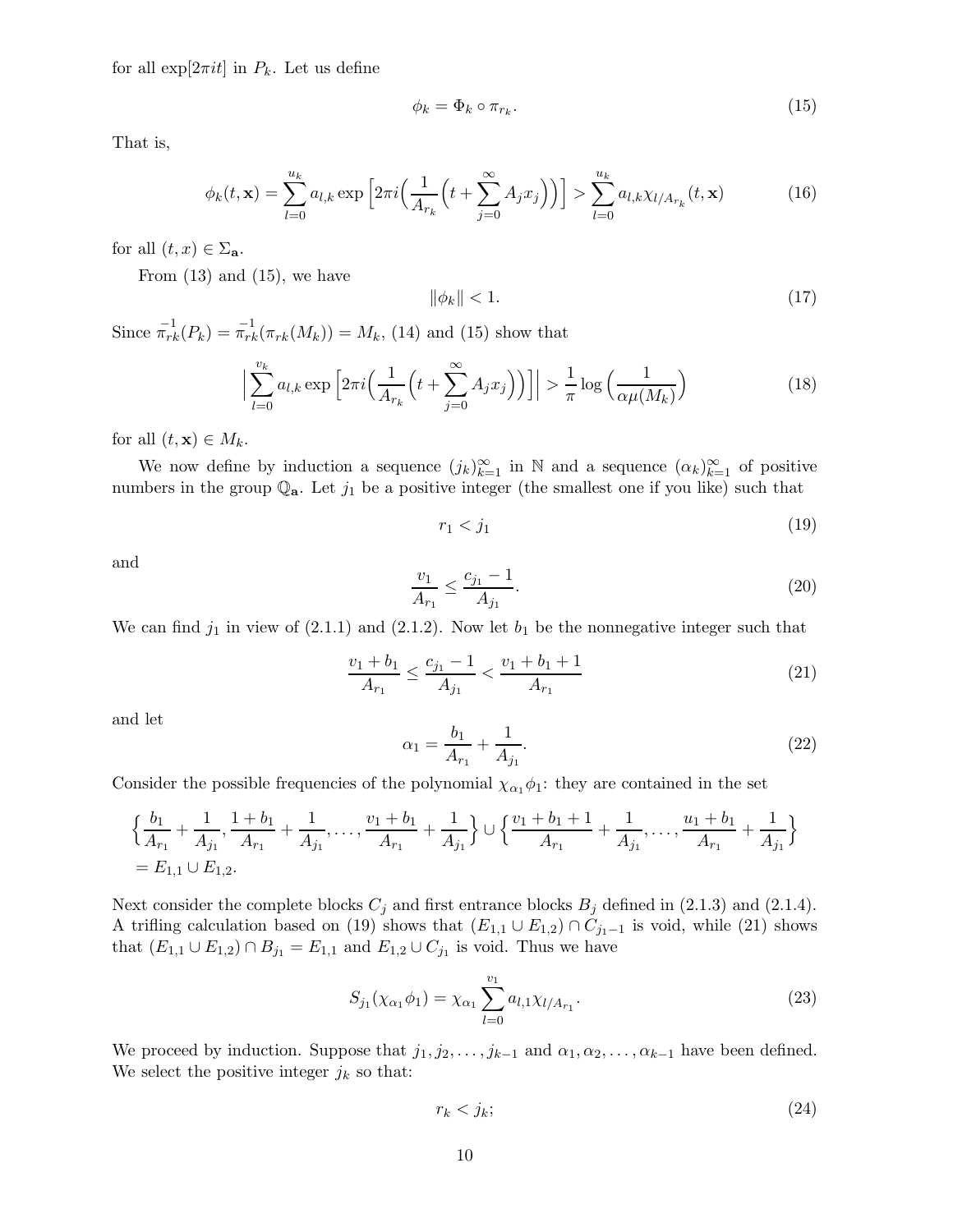the complete block  $C_{j_k-1}$  contains all of the frequencies of the polynomials  $\chi_{\alpha_1}\phi_1, \chi_{\alpha_2}\phi_2, \ldots, \chi_{\alpha_{k-1}}\phi_{k-1}$ ; and

$$
\frac{v_k}{A_{r_k}} \le \frac{c_{j_k} - 1}{A_{j_k}}\tag{25}
$$

Let  $b_k$  be the nonnegative integer such that

$$
\frac{v_k + b_k}{A_{r_k}} \le \frac{c_{j_k} - 1}{A_{j_k}} < \frac{v_k + b_k + 1}{A_{r_k}},\tag{26}
$$

and define

$$
\alpha_k = \frac{b_k}{A_{r_k}} + \frac{1}{A_{j_k}}.
$$

The frequencies of the polynomial  $\chi_{\alpha_k} \phi_k$  are contained in the set

$$
\left\{\frac{b_k}{A_{r_k}} + \frac{1}{A_{j_k}}, \frac{1+b_k}{A_{r_k}} + \frac{1}{A_{j_k}}, \dots, \frac{v_k+b_k}{A_{r_k}} + \frac{1}{A_{j_k}}\right\} \cup \left\{\frac{v_k+b_k+1}{A_{r_k}} + \frac{1}{A_{j_k}}, \dots, \frac{u_k+b_k}{A_{r_k}} + \frac{1}{A_{j_k}}\right\}
$$
  
=  $E_{k,1} \cup E_{k,2}$ .

The relation (24) shows that  $(E_{k,1} \cup E_{k,2}) \cap C_{j_k-1}$  is void and (26) that  $E_{k,1} \subset B_{j_k}$  and  $E_{k,2} \cap C_{j_k}$ is void. Finally, we define a function f on  $\Sigma_a$  by

$$
f = \sum_{h=1}^{\infty} \frac{1}{h^2} \chi_{\alpha_h} \phi_h.
$$
 (27)

From (17) we see that f is a continuous function: the series in (27) converges uniformly on  $\Sigma_a$ . The uniform convergence of this series shows also that for every  $\beta \in \mathbb{Q}_a$ ,

$$
\widehat{f}(\chi_{\beta}) = \sum_{h=1}^{\infty} \frac{1}{h^2} \widehat{\chi_{\alpha_h} \phi_h}(\chi_{\beta}).
$$

The number  $(\chi_{\alpha_h} \phi_h)(\chi_{\beta})$  is the coefficient of  $\chi_{\beta}$  in the polynomial  $\chi_{\alpha_h} \phi_h$  if  $\beta$  is a frequency of  $\chi_{\alpha_h} \phi_h$  and is 0 otherwise. Furthermore, our construction ensures that all of the rational numbers  $\beta$  lying in a given  $C_{j_k}$  that are frequencies of any polynomial  $\chi_{\alpha_k} \phi_h$  occur in the sum  $\sum_{h=1}^{k} \frac{1}{h^2} \chi_{\alpha_h} \phi_h$ . We have proved that

$$
|S_{j_k}f - S_{j_{k-1}}f| = \frac{1}{k^2} \Big| \chi_{\alpha_k} \sum_{l=0}^{v_k} a_{l,k} \chi_{l/A_{r_k}} \Big|.
$$
 (28)

For  $(t, \mathbf{x}) \in M_k$ , use (28), (18), and (7) to show that

$$
|S_{j_k}f(t, \mathbf{x}) - S_{j_{k-1}}f(t, \mathbf{x})| > \frac{1}{\pi k^2} \log \left(\frac{1}{\alpha \mu(M_k)}\right) \ge \frac{1}{\pi k^2} (k^3 - \log \alpha). \tag{29}
$$

Finally, consider any point  $(t, x) \in N$ . As noted in  $(8)$ ,  $(t, x)$  is an infinite number of the sets  $M_k$ . From (28) and (29), we infer that

$$
\lim_{k \to \infty} |S_{j_k} f(t, \mathbf{x}) - S_{j_{k-1}} f(t, \mathbf{x})| = \infty,
$$

and so the sequence  $(S_n f(t, \mathbf{x}))_{n=0}^{\infty}$  is unbounded.

11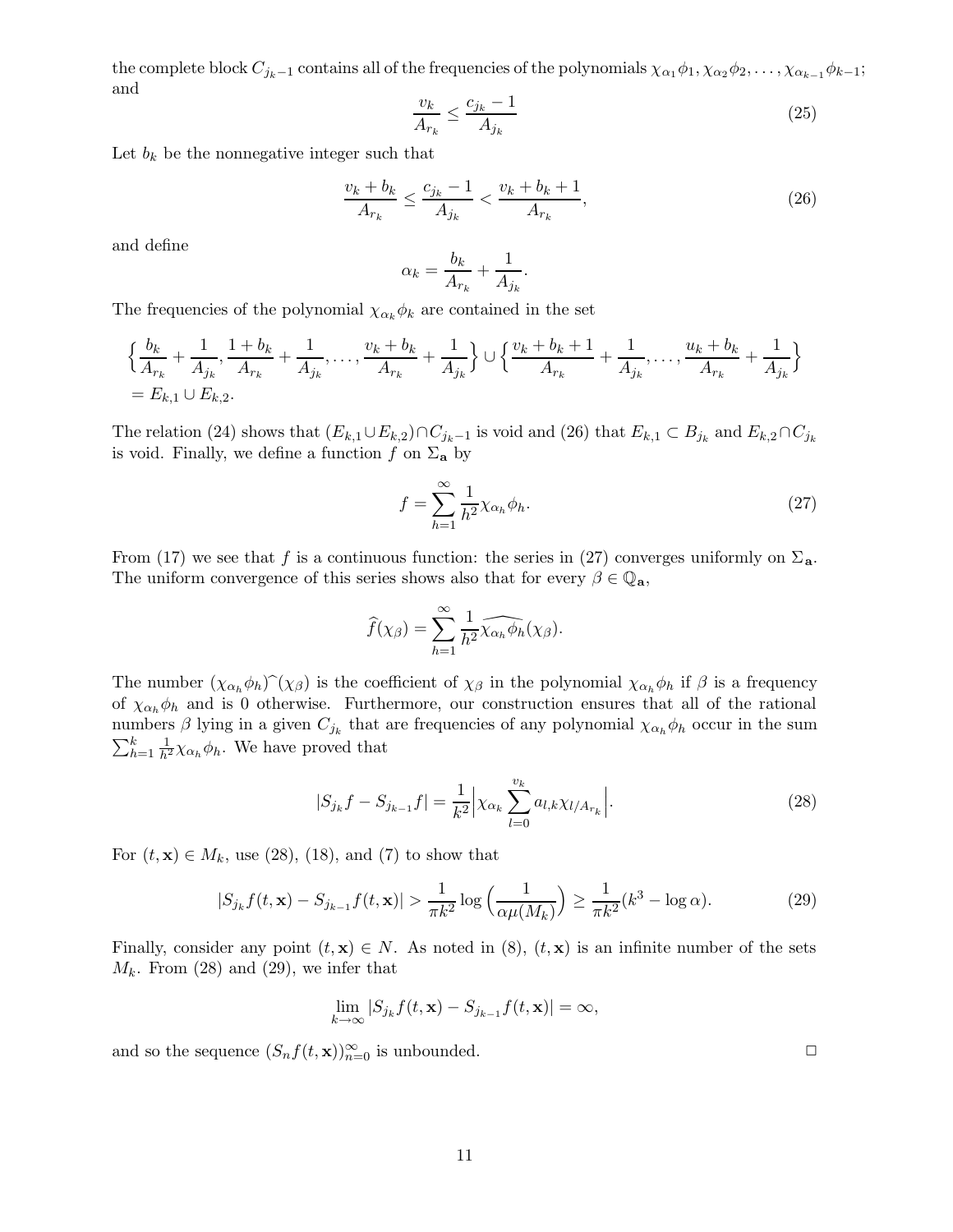#### 5. An  $\mathfrak{L}_1$  Fourier Series that Diverges Everywhere

(5.1) Preliminaries. We will establish an exact analogue of Kolmogorov's construction of an everywhere divergent  $\mathfrak{L}_1$  Fourier series on  $\mathbb T$ . Most of our work is carried out on  $\mathbb T$ . Throughout  $(5.1)$ – $(5.5)$ , all functions are defined on  $\mathbb{T}$ , and  $\mathfrak{L}_1$  norms and iniform norms refer to  $\mathbb{T}$ . For real–valued functions  $\phi$  and  $\psi$  defined on T, inequalities of the form  $\phi < \psi$  and  $\phi \leq \psi$  are to be interpreted as holding pointwise everywhere on T.

For  $f \in \mathfrak{L}_1(\mathbb{T})$ , the Fourier coefficients  $\widehat{f}(k)$  are defined as usual by

$$
\widehat{f}(k) = \int_{-\frac{1}{2}}^{\frac{1}{2}} f(\exp(2\pi i t)) \exp(2\pi i k t) d\lambda(t)
$$
\n(1)

for all  $k \in \mathbb{Z}$ . For nonnegative integers n, we write also as usual

$$
S_n f(\exp(2\pi i t)) = \sum_{l=-n}^{n} \widehat{f}(l) \exp(2\pi i l t).
$$
 (2)

Let  $p(\exp(2\pi it)) = \sum_{k=m}^{n} a_k \exp(2\pi i k t)$  with  $a_m a_n \neq 0$  be a trigonometric polynomial on T. The number max $\{|m|, |n|\}$  is called the *degree of the polynomial p*.

The key to our construction is a theorem of Kahane [14], p. 105, Theorem 3, which reads as follows.

(5.2) **Theorem.** Let  $(\nu(k))_{k=1}^{\infty}$  be any nondecreasing sequence of positive integers such that  $\lim_{k\to\infty}\nu(k)=\infty$ . There exists a real–valued function f in  $\mathfrak{L}_1(\mathbb{T})$  for which

(i)  $\sup_{1 \leq r \leq \infty} S_{\nu(r)} f(\exp(2\pi i t)) = \infty$ 

for  $\lambda$ –almost all t in  $\left[-\frac{1}{2}\right]$  $\frac{1}{2}, \frac{1}{2}$  $rac{1}{2}$ [.

We need to replace " $\lambda$ -almost all" by "all" in Theorem (5.2). Throughout (5.3)–(5.5), the sequence  $\nu$  will be as in (5.2).

(5.3) Lemma. Let  $\alpha$ ,  $\beta$ , and  $\delta$  be positive real numbers. There exists a real–valued trigonometric polynomial p on T,

(i)  $p(\exp(2\pi it)) = \sum_{l=-N}^{N} a_l \exp(2\pi ilt)$   $(a_{-l} = \bar{a}_l),$ such that (ii)  $\|p\| < \frac{1}{2}$  $rac{1}{2}\alpha$ and

(iii)  $\lambda(\{\exp(2\pi it) : \max_{1 \leq j \leq k} S_{\nu(j)} f(\exp(2\pi it)) > \beta\}) > 1 - \delta.$ 

*Proof.* Let f be as in  $(5.2)$ . For each positive integer k, let  $A_k$  be the set

$$
\left\{ \exp(2\pi i t) : \max_{1 \le j \le k} S_{\nu(j)} f(\exp(2\pi i t)) > \frac{7||f||_1 \beta}{\alpha} \right\} \tag{1}
$$

We have  $A_1 \subset A_2 \subset \ldots$  and by (5.2.i),  $\lambda(\bigcup_{r=1}^{\infty} A_r) = \lambda(\mathbb{T}) = 1$ . Hence we can choose a positive integer k such that

$$
\lambda(A_k) > 1 - \delta. \tag{2}
$$

Let  $V_{\nu(k)} = 2F_{2\nu(k)-1} - F_{\nu(k)}$  be the de la Vallée=Poussin kernel on T, as defined for example in [16], p. 15 ( $F_i$  is the Fejér kernel of course). Let p be the trigonometric polynomial

$$
p = \left(\frac{\alpha}{7||f||_1}f\right) * V_{\nu(k)}.
$$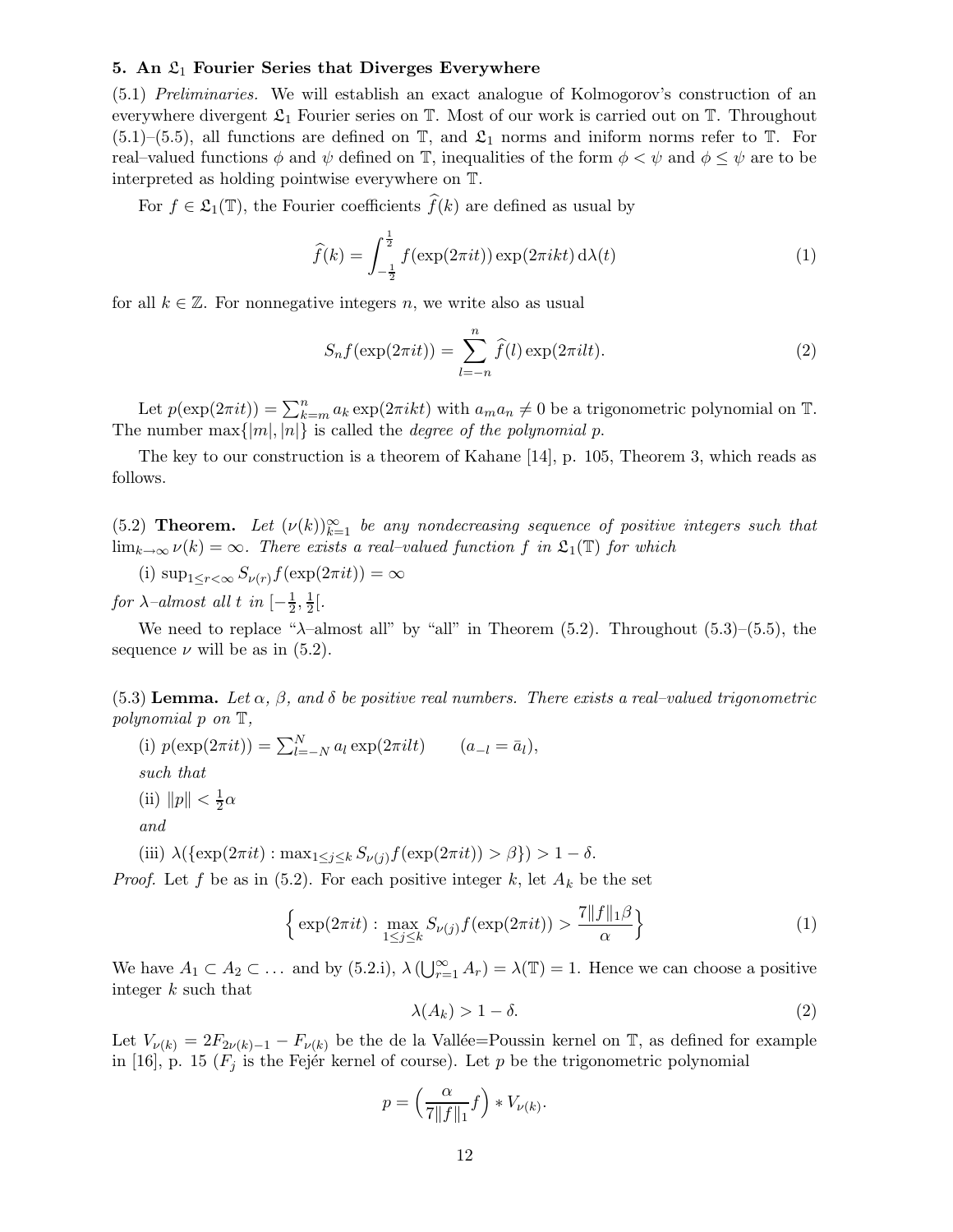To check (ii) for the polynomial  $p$ , note that

$$
||p||_1 \leq \frac{\alpha}{7||f||_1}||f||_1 \Big) ||V_{\nu(k)}||_1 \leq \frac{\alpha}{7} \cdot 3 < \alpha/2.
$$

Since  $V_{\nu(k)}(l) = 1$  for  $|l| \leq \nu(k)$ , we also have

$$
S_{\nu(j)}p = \frac{\alpha}{7||f||_1} S_{\nu(j)}f
$$
\n(3)

for  $j = 1, 2, \ldots, k$ . The equalities (3) imply that the set described on the left side of (iii) contains  $A_k$ . Thus (2) proves (iii).

(5.4) Lemma. Let  $\alpha$  and  $\beta$  be positive real numbers. There is a trigonometric polynomial q on T such that

- (i)  $||q||_1 < \alpha$ and
- (ii)  $\max_{1 \leq r < \infty} |S_{\nu(r)}q| > \beta.$

*Proof.* We apply (5.3). For the number  $\delta$ , take  $\frac{1}{2}$  $rac{1}{2}$  exp  $\left(\frac{-4\beta\pi}{\alpha}\right)$ α ). Let  $p$  be the polynomial of  $(5.3)$ for  $\alpha$  and  $\beta$  as in the present lemma and for the  $\delta$  just specified. The partial sums  $S_{\nu(i)}p$  are real–valued trigonometric polynomials and so the sets

$$
D_j = \{ \exp(2\pi i t) : S_{\nu(j)} p(\exp(2\pi i t)) \ge \beta \}
$$

are open sets that are finite unions of open intervals in T. The same is true of the set

$$
D = \{\exp(2\pi it) : \max_{1 \le r < \infty} S_{\nu(r)} p(\exp(2\pi it)) > \beta\} \tag{1}
$$

which is a finite union of sets  $D_i$ . (Since p is a polynomial, its Fourier series has only a finite number of distinct partial sums.) Let E be the set  $\mathbb{T} \setminus D$ . The set E is a finite union of closed intervals in T, and so is either finite or has positive Lebesgue measure. By (5.3.iii), we have  $\lambda(D) > 1 - \delta$ , and so  $\lambda(E) = 1 - \lambda(D) < \delta$ . If E is finite, embed it in a finite union of closed intervals the sum of whose lengths is positive and less than  $\delta$ . Let F denote the set E if E is infinite and the enlarged set if  $E$  is finite.

We now apply Lemma (4.2) to the set F, where the number  $\alpha$  of (4.2) is taken as 2. With a trivial change, we find a trigonometric polynomial

$$
\Phi(\exp(2\pi it)) = \sum_{n=0}^{2M} a_n \exp(2\pi int)
$$
\n(2)

such that

$$
\|\Phi\|_{\infty} < \alpha/2 \tag{3}
$$

and

$$
\left| \sum_{n=0}^{M-1} a_n \exp(2\pi int) \right| > \frac{\alpha}{2\pi} \log \frac{1}{2\lambda(F)} > 2\beta \tag{4}
$$

for all points  $\exp(2\pi i t) \in F$ .

Let  $\gamma$  be the degree of the polynomial p. Let k be any positive integer such that  $\nu(k)$  $(M-1) + \gamma$ . Let q<sub>0</sub> be the polynomial

$$
q_0(\exp(2\pi i t)) = \exp(2\pi i(\nu(k) - M + 1)t)\Phi(\exp(2\pi i t)).
$$
\n(5)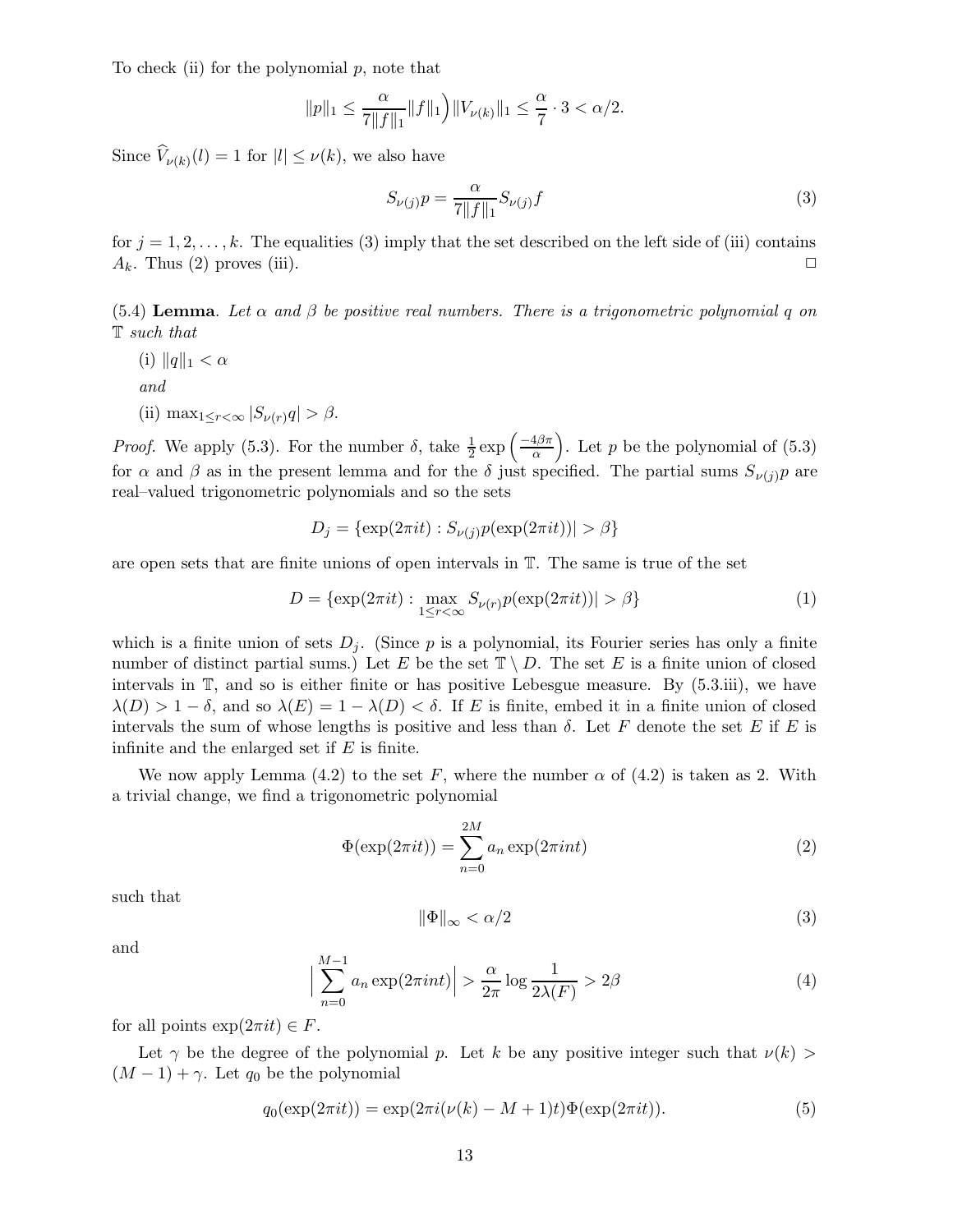Finally let  $q$  be the polynomial

$$
q = p + q_0 \tag{6}
$$

For j such that  $\nu(j) \leq \gamma + 1$ , (5) shows that

$$
S_{\nu(j)}q = S_{\nu(j)}p.\tag{7}
$$

For  $\exp(2\pi i t)$  in D, (7) and (1) imply (ii).

Now consider a point  $\exp(2\pi i t)$  not in D. This point belongs to E and hence to F. Since it is in  $E$ , (1) implies that

$$
\max_{1 \le r < \infty} |S_{\nu(r)} p(\exp(2\pi i t))| \le \beta. \tag{8}
$$

We look at the individual partial sum  $S_{\nu(k)}q(\exp(2\pi it))$ , k being as above. We find

$$
|S_{\nu(k)}q(\exp(2\pi it))| = |S_{\nu(k)}p(\exp(2\pi it)) + S_{\nu(k)}q_0(\exp(2\pi it))|
$$
  
\n
$$
\geq |S_{\nu(k)}q_0(\exp(2\pi it))| - |S_{\nu(k)}p(\exp(2\pi it))|
$$
  
\n
$$
= A - B.
$$
\n(9)

Since  $\exp(2\pi i t)$  is in F, (4) and the definition (5) of  $q_0$  show that

$$
A = \Big|\sum_{n=0}^{M-1} a_n \exp(2\pi int)\Big| > 2\beta.
$$
 (10)

By  $(8)$ , we have

$$
B \le \beta. \tag{11}
$$

Combining (11), (10), and (9), we get (ii) for all points in E. This completes the proof.  $\Box$ 

(5.5) **Theorem.** There is a function f in  $\mathfrak{L}_1(\mathbb{T})$  for which

(i)  $\sup_{1 \leq r < \infty} |S_{\nu(r)} f(\exp(2\pi i t))| = \infty$ for all  $\exp(2\pi it) \in \mathbb{T}$ .

*Proof.* We construct by induction a sequence of trigonometric polynomials  $(q_l)_{l=1}^{\infty}$  on T. We write  $\gamma_l$  for the degree of the polynomial  $q_l$  and  $k_l$  for the greatest positive integer s such that  $\nu(s-1) < \gamma_l \leq \nu(s)$ . We will apply Lemma (5.4) repeatedly. First let  $q_1$  be as in (5.4) with  $\alpha = \frac{1}{2}$  $\frac{1}{2}$  and  $\beta = 2$ :

$$
||q_1||_1 < 2^{-1}
$$
 (1)

and

$$
\max_{1 \le r < \infty} |S_{\nu(r)} q_1| > 2. \tag{2}
$$

Suppose that  $q_1, q_2, \ldots, q_m$  have been constructed. We apply Lemma (5.4) again to define  $q_{m+1}$ as a trignonometric polynomial such that

$$
||q_{m+1}||_1 < 2^{-m-1} \min{\{\nu(k_1)^{-1}, \nu(k_2)^{-1}, \dots, \nu(k_m)^{-1}\}}
$$
\n(3)

and

$$
\max_{1 \le r < \infty} |S_{\nu(r)}q_{m+1}| > 2 \max \left\{ m+1, \left\| \max_{1 \le r < \infty} \left| S_{\nu(r)} \left( \sum_{j=1}^m q_j \right) \right| \right\|_{\infty} \right\}. \tag{4}
$$

Define the function  $f$  by

$$
f = \sum_{j=1}^{\infty} q_j.
$$
 (5)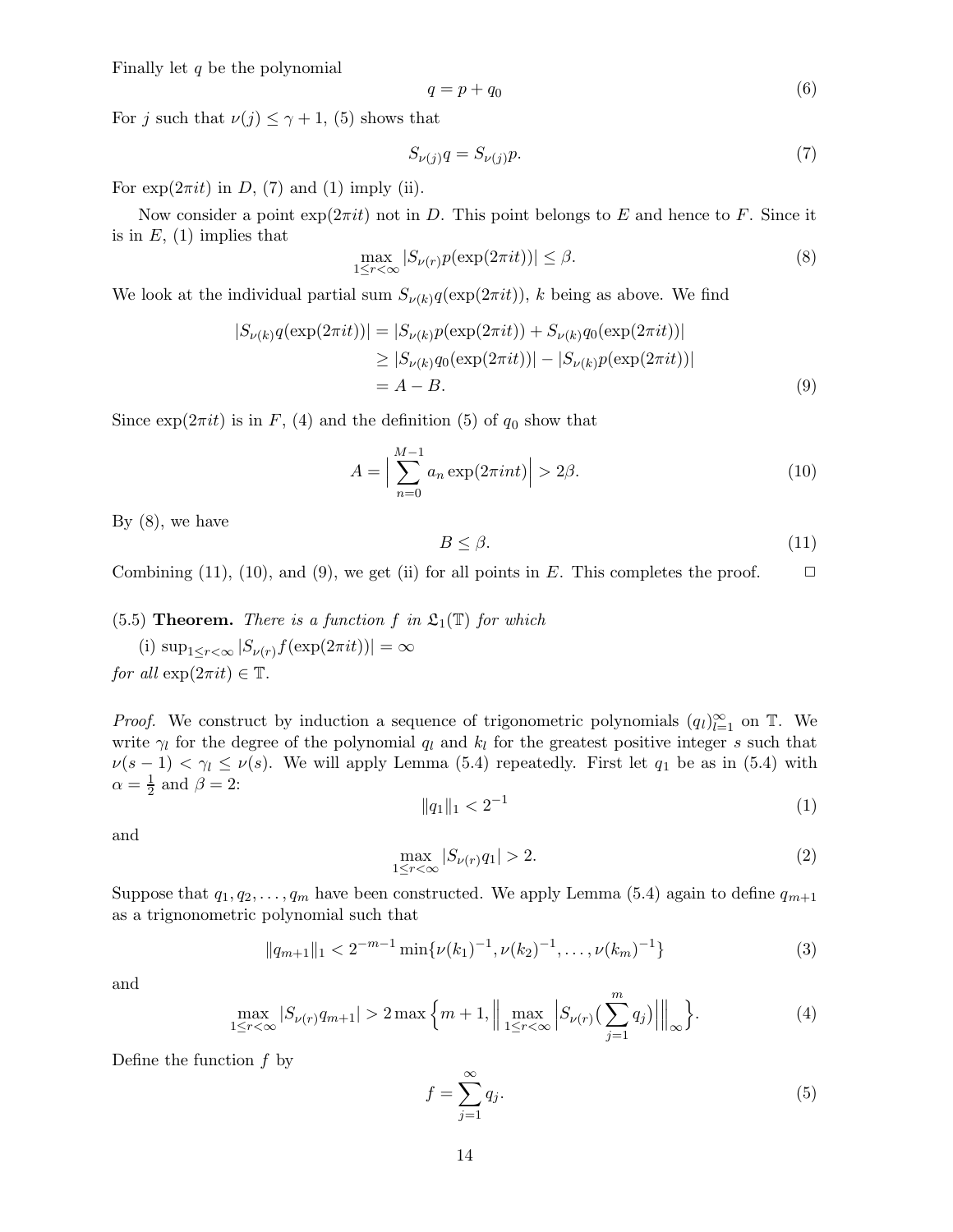From (3) we see that f is in  $\mathfrak{L}_1(\mathbb{T})$ . Now fix a positive integer l. It is easy to verify that

$$
S_{\nu(r)}f = S_{\nu(r)}\left(\sum_{j=1}^{l-1} q_j\right) + S_{\nu(r)}q_l + \sum_{j=l+1}^{\infty} S_{\nu(r)}q_j = \phi_1 + S_{\nu(r)}q_l + \phi_2.
$$
 (6)

For  $j \geq l+1$  and  $r \leq k_l$ , (3) shows that

$$
||S_{\nu(r)}q_j|| \le (2\nu(r)+1)||q_j||_1 < 2^{-j}\frac{2\nu(k_l)+1}{\nu(k_l)} \le 3 \cdot 2^{-j}.
$$

It follows that

$$
\|\phi_2\|_{\infty} \le 3 \sum_{j=l+1}^{\infty} 2^{-j} = 3 \cdot 2^{-l}.
$$
 (7)

It is clear that

$$
\phi_1 \le \max_{1 \le r < \infty} \left| S_{\nu(r)} \left( \sum_{j=1}^{l-1} q_j \right) \right| \Big|_{\infty} = c. \tag{8}
$$

Combining (6), (7), and (8), we find for  $r \leq k_l$ 

$$
|S_{\nu(r)}f| > |S_{\nu(r)}q_l| - c - 3 \cdot 2^{-l}
$$

and so

$$
\sup_{1 \le r < \infty} |S_{\nu(r)}f| \ge \max_{1 \le r \le k_l} |S_{\nu(r)}f| > \max_{1 \le r \le k_l} |S_{\nu(r)}g_l| - c - 3 \cdot 2^{-l}.\tag{9}
$$

Since

$$
\max_{1 \leq r < \infty} |S_{\nu(r)} q_l| = \max_{1 \leq r \leq k_l} |S_{\nu(r)} q_l|,
$$

the relation (4) with  $m + 1$  replaced by l shows that

$$
c < \frac{1}{2} \max_{1 \le r \le k_l} |S_{\nu(r)} q_l|.
$$

Therefore (9) and a second application of (4) yield

$$
\sup_{1 \le r < \infty} |S_{\nu(r)}f| > \frac{1}{2} \sup_{1 \le r < \infty} |S_{\nu(r)}g_l| - 3 \cdot 2^{-l} \ge l - 3 \cdot 2^{-l}.\tag{10}
$$

Since l can be arbitrarily large,  $(10)$  implies  $(i)$ .

(5.6) Theorem. There is a function F in  $\mathfrak{L}_1(\Sigma_a)$  such that

(i)  $\sup_{1 \leq n < \infty} |S_n F(t, \mathbf{x})| = \infty$ for all  $(t, \mathbf{x})$  in  $\Sigma_{\mathbf{a}}$ .

*Proof.* For all nonnegative integers j, let  $\nu(j)$  be the integral part of the rational number  $c_j/A_j$ . Let f be the function on T described in Theorem (5.5), and let F be the function  $f \circ \pi_0$ . (All notation is as in Sects. 2 and 3.) Thus F is a function in  $\mathfrak{L}_1(\Sigma_a)$ . A simple calculation, which we omit, shows that the Fourier transform  $\overline{F}$  of  $F$ , which is a function on  $\mathbb{Q}_a$ , has the form

$$
\widehat{F}\left(\frac{l}{A_k}\right) = \begin{cases} \widehat{f}(l) & \text{for } k = 0 \text{ and } l \in \mathbb{Z}; \\ 0 & \text{for } k = 1, 2, 3, \dots \text{ and } l \in \mathbb{Z}. \end{cases}
$$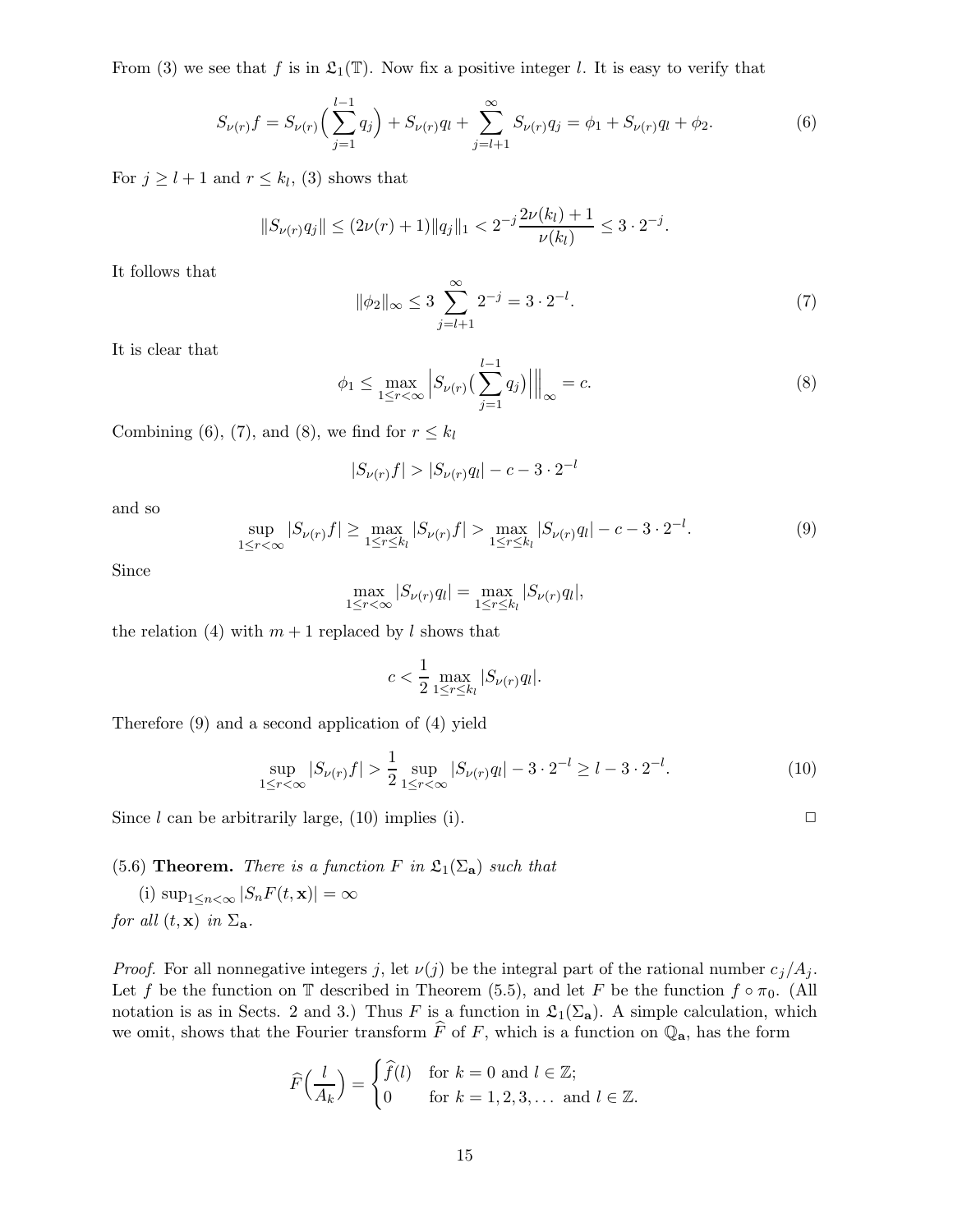It follows that

$$
S_n f(t, \mathbf{x}) = \sum_{\beta \in C_n} \widehat{F}(\beta) \chi_{\beta}(t, \mathbf{x}) = \sum_{l = -\nu_n}^{l = \nu_n} \widehat{f}(l) \chi_l(t, \mathbf{x}) = S_{\nu(n)} f(\exp(2\pi i t)).
$$
\n(1)

The second line of (1) is unbounded over n for all  $\exp(2\pi i t)$  in T, as proved in (5.5). Hence (i) follows.  $\Box$ 

 $(5.7)$  Remark. The function F constructed in Theorem  $(5.6)$  is independent of the **x**-coordinate in  $\Sigma_a$ . We can also define F as  $f \circ \pi_h$  for an arbitrary positive integer h. The essentials of the construction remain on T in any case.

## 6.  $\mathfrak{L}_n$  Fourier Series on  $\Sigma_a$  Converge Almost Everywhere

Throughout this section, p denotes a fixed but arbitrary real number strictly greater than 1. The symbol  $C_p$  denotes a constant depending upon p, which may vary from one occurence to another. Combining the maximal theorem of Carleson–Hunt and a classical submartingale theorem of Doob, we will prove that  $S_n f(t, x)$  converges almost everywhere on  $\Sigma_a$  to  $f(t, x)$ , for f in  $\mathfrak{L}_p(\Sigma_{\mathbf{a}})$ .

(6.1) Notation. Let n and k be nonnegative integers and f a function in  $\mathfrak{L}_1(\Sigma_a)$ . Let  $T_{n,k}f$  be the trigonometric polynomial

$$
T_{n,k}f = \sum \widehat{f}(s)\chi_s,\tag{1}
$$

the sum being extended over all s in  $\frac{1}{A_n}\mathbb{Z}$  such that  $|s| \leq \frac{c_k}{A_k}$  $\frac{c_k}{A_k}$ . For each n and each  $(t, \mathbf{x})$  in  $\Sigma_{\mathbf{a}}$ , let

$$
N_n f(t, \mathbf{x}) = \sup\{|T_{n,0}f(t, \mathbf{x})|, |T_{n,1}f(t, \mathbf{x})|, \dots, |T_{n,k}f(t, \mathbf{x})|, \dots\}.
$$
 (2)

Let

$$
Mf(t, \mathbf{x}) = \sup\{|S_0f(t, \mathbf{x})|, |S_1f(t, \mathbf{x})|, \dots, |S_nf(t, \mathbf{x})|, \dots\}
$$
(3)

where  $S_n f$  is as in (2.2.3).

(6.2) Lemma. Let k and n be integers such that  $0 \leq k < n$ . Let D be any Borel subset of  $\Sigma_a$ that is the union of cosets of the subgroup  $\Lambda_k$  of  $\Sigma_a$ . Let  $h/A_n$  be a number in  $\mathbb{Q}_a$  that cannot be written in the form  $h'/A_k$ . Then we have

(i) 
$$
\int_D \chi_{h/A_n}(u) d\mu(u) = 0.
$$

*Proof.* The hypothesis on D implies that  $1_D = 1_D * \lambda_k$ , and so we have

$$
\int_{D} \chi_{h/A_n}(u) d\mu(u) = \int_{\Sigma_{\mathbf{a}}} 1_D * \lambda_k(u) \chi_{h/A_n}(u) d\mu(u) = (1_D * \lambda_k) \hat{ } \begin{pmatrix} -\frac{h}{A_n} \end{pmatrix}
$$

$$
= \widehat{1_D} \Big( -\frac{h}{A_n} \Big) \widehat{\lambda_k} \Big( -\frac{h}{A_n} \Big) = \widehat{1_D} \Big( -\frac{h}{A_n} \Big) 1_{(1/A_k) \mathbb{Z}} \Big( -\frac{h}{A_n} \Big) = 0.
$$

(6.3) **Theorem.** Let f be a real–valued function in  $\mathfrak{L}_1(\Sigma_a)$ . The sequence of functions  $(N_0f, N_1f, \ldots, N_nf, \ldots)$  forms a submartingale. We also have

(i)  $||N_nf||_p \leq C_p ||f||_p$ .

*Proof.* Let  $\mathfrak{B}_n$  be the smallest  $\sigma$ -algebra of subsets of  $\Sigma_a$  with respect to which the character  $\chi_{1/A_n}$  is measurable. This is the family of Borel subsets of  $\Sigma_a$  that are unions of cosets of the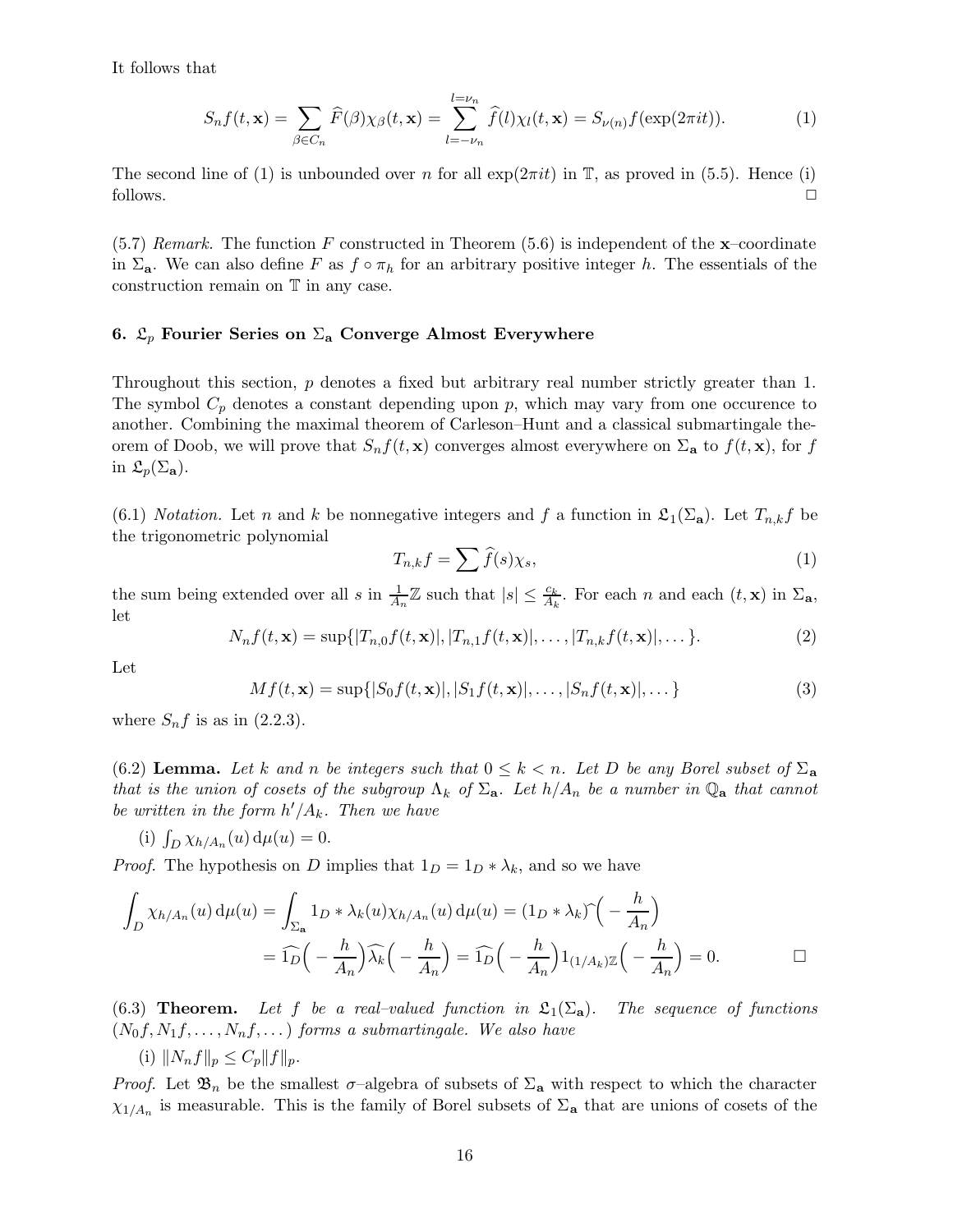subgroup  $\Lambda_n$ . Let us for the moment fix the integer k. Let m and n be integers such that  $0 \leq m \leq n$ . Lemma (6.2) shows that

$$
\int_{D} T_{n,k} f \, \mathrm{d}\mu = \int_{D} T_{m,k} f \, \mathrm{d}\mu \tag{1}
$$

for all sets D in  $\mathfrak{B}_m$ . That is, the sequence of functions  $(T_{n,k}f)_{n=0}^{\infty}$  is a martingale with respect to the sequence of  $\sigma$ -algebras  $(\mathfrak{B}_n)_{n=0}^{\infty}$ . (Note that all of the functions  $T_{n,k}f$  are real-valued, since f is real–valued.) It is elementary to show that if  $(X_n)$  and  $(Y_n)$  are submartingales, then  $(\max\{X_n, Y_n\})$  is also a submartingale. See for example [2], Theorem (57.5). Now let k run from 0 to a positive integer K. We find that the sequence of functions  $(\max\{|T_{n,0}f|,\ldots,|T_{n,K}f|\})_{n=0}^{\infty}$ is a submartingale. Going to the limit we see that the sequence of functions  $(N_n f)_{n=0}^{\infty}$  satisfies the submartingale inequalities. To show that  $(N_n f)_{n=0}^{\infty}$  is a submartingale, we need only to prove that each function  $N_n f$  is in  $\mathfrak{L}_1(\Sigma_a)$ . This of course will follow by Hölder's inequality from (i).

To complete the proof, we thus need only to establish (i). Fix  $n$ , and consider the function  $f * \lambda_n$ , for which it is clear that  $(f * \lambda_n) * \lambda_n = f * \lambda_n$ . We note the familiar inequalities

$$
||f * \lambda_n||_p \le ||f||_p ||\lambda_n|| = ||f||_p.
$$
 (2)

Now let g be any function in  $\mathfrak{L}_1(\Sigma_a)$  for which the equality  $g * \lambda_n = g$  holds. Parametrizing the cosets of  $\Lambda_n$  as in (3.1.5) and using (3.1.3) we write

$$
\int_{\Sigma_{\mathbf{a}}} g(t, \mathbf{x}) d\mu(t, \mathbf{x}) = \int_{-1/2}^{1/2} g \circ \overline{\pi}_n^1(s) d\lambda(s).
$$
 (3)

(This is a special case of the identity [11], (28.54.iii); it can be verified in the present case by starting with functions  $1_A$  where  $A = \overline{\pi}_n^1(I)$  and I is an interval in  $\left[-\frac{1}{2}\right]$  $\frac{1}{2}, \frac{1}{2}$  $\frac{1}{2}$ [.) Note that  $g \circ \pi_n^{-1}$  is a function on  $\mathbb{T}$ . From (3) and (2) we find that

$$
\|(f * \lambda_n) \circ \pi_n^1\|_p = \|f * \lambda_n\|_p \le \|f\|_p. \tag{4}
$$

Let us find the Fourier coefficients of the function  $\phi_n = (f * \lambda_n) \circ \overline{\pi}_n^1$ . For  $h \in \mathbb{Z}$ , (3.1.3) and (3) give

$$
\widehat{\phi}_n(h) = \int_{-1/2}^{1/2} \exp[-2\pi i h s] \phi_n(s) d\lambda(s) = \int_{\Sigma_{\mathbf{a}}} \exp[-2\pi i h \pi_n(t, \mathbf{x})](f * \lambda_n)(t, \mathbf{x}) d\mu(t, \mathbf{x})
$$

$$
= \int_{\Sigma_{\mathbf{a}}} \chi_{-h/A_n}(t, \mathbf{x}) f * \lambda_n(t, \mathbf{x}) d\mu(t, \mathbf{x}) = (f * \lambda_n) \widehat{\left(\frac{h}{A_n}\right)}.
$$
(5)

Note as well that

$$
(f * \lambda_n) \widehat{\ } = \widehat{f} \widehat{\lambda_n} = \widehat{f} \ 1_{A_n^{-1} \mathbb{Z}}.
$$

We may now apply a theorem of Carleson [5] and Hunt [12]. Let  $M\phi_n$  be the function on T defined by

$$
M\phi_n(s) = \sup_{m\geq 0} \Big| \sum_{l=-m}^m \widehat{\phi}_n(l) \exp[2\pi i l s] \Big|.
$$
 (7)

That is,  $M\phi_n$  is the classical maximal function for  $\phi_n$ . Theorem 1 of Hunt [12] asserts that

$$
\left(\int_{-1/2}^{1/2} (M\phi_n(s))^p \,d\lambda(s)\right)^{1/p} \le C_p \|\phi_n\|_p. \tag{8}
$$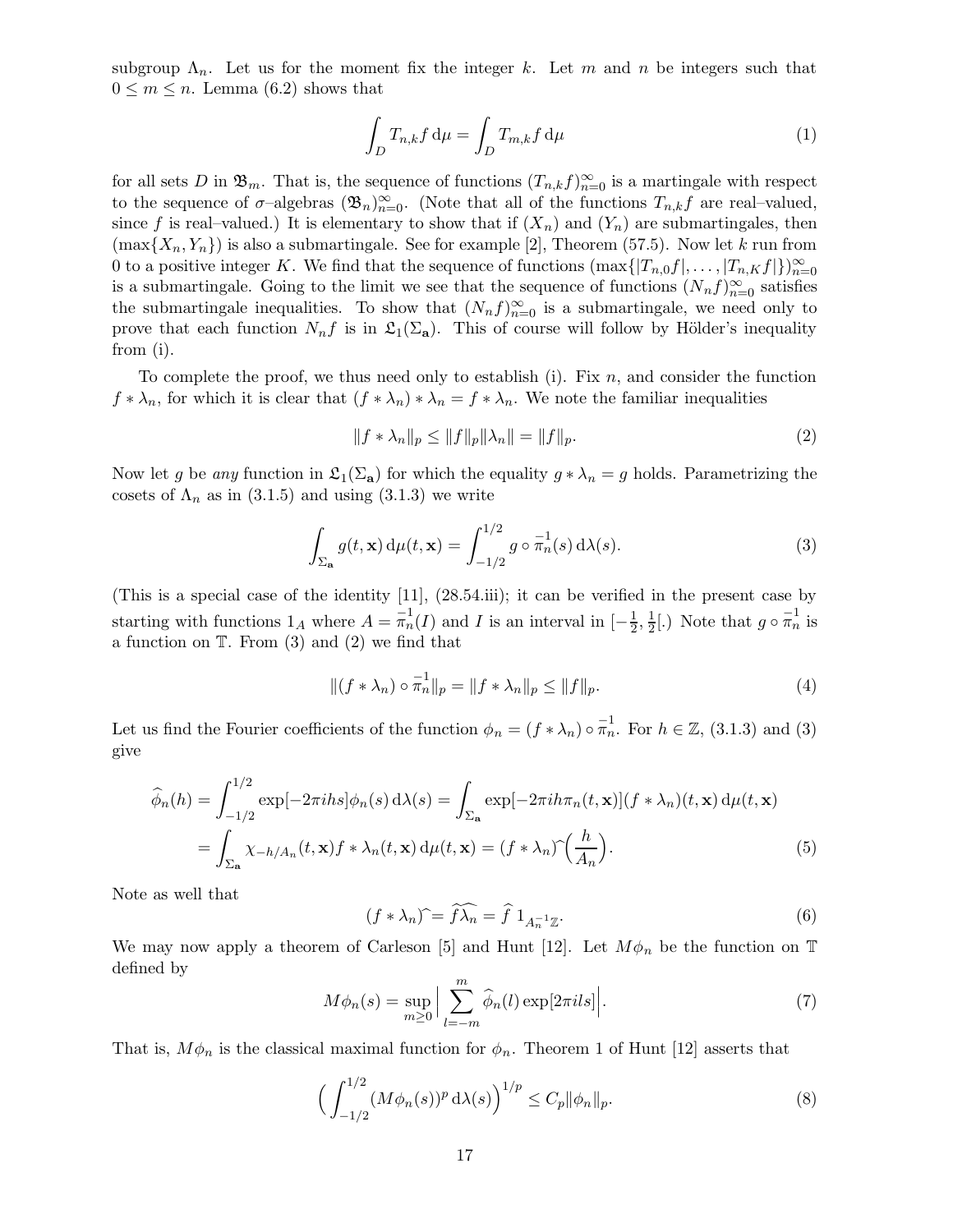We use (3) and (2) to rewrite (8) in the form

$$
\left(\int_{\Sigma_{\mathbf{a}}}(M\phi_n \circ \pi_n(t,\mathbf{x}))^p \,d\mu(t,\mathbf{x})\right)^{1/p} \le C_p \|f\|_p.
$$
\n(9)

The definition (6.1.1) of  $T_{n,k}f$  makes it clear that

$$
N_n f(t, \mathbf{x}) \le M \phi_n \circ \pi_n(t, \mathbf{x}) \tag{10}
$$

for all  $(t, \mathbf{x})$  in  $\Sigma_{\mathbf{a}}$ . From (9) and (10) we obtain

$$
\left(\int_{\Sigma_{\mathbf{a}}}(N_n f(t,\mathbf{x}))^p d\mu(t,\mathbf{x})\right)^{1/p} \le C_p \|f\|_p.
$$
 This is (i).

## (6.4) **Theorem.** For f in  $\mathfrak{L}_p(\Sigma_a)$  we have

(i)  $\lim_{n\to\infty}||S_nf-f||_p=0.$ 

Proof. We use the notation employed in the proof of Theorem  $(6.3)$ . A famous theorem of Riesz [19] (for a recent exposition, see [24], Ch. VII, p. 266, Theorem (6.4)) tells us that

$$
\int_{-1/2}^{1/2} \Big| \sum_{h=-m}^{m} ((f \ast \lambda_n) \circ \overline{\pi}_n) \widehat{\ } (h) \exp[2\pi i h s] \Big|^p d\lambda(s) \le C_p^p \|(f \ast \lambda_n) \circ \overline{\pi}_n^1\|_p^p \tag{1}
$$

for all  $m \in \mathbb{Z}$ . Set  $m = c_n$  in (1) and recall that  $S_n f = (S_n f) * \lambda_n$ . Combining (1) and (6.3.3), we see that

$$
||S_n f||_p \le C_p ||f||_p \tag{2}
$$

for  $n = 0, 1, 2, \ldots$  Given a positive real number  $\varepsilon$ , write  $f = f_1 + f_2$ , where  $f_1$  is a trigonometric polynomial on  $\Sigma_a$  and  $||f_2|| < \varepsilon$ . For all large enough n, the partial sum  $S_n f_1$  is  $f_1$  itself, and so (2) yields

$$
||S_nf-f||_p \le ||S_nf_1-f_1||_p + ||S_nf_2||_p + ||f_2||_p \le (C_p+1)||f_2||_p < (C_p+1)\varepsilon.
$$

This of course implies (i)  $\Box^{\dagger}$ 

(6.5) Theorem. For all  $\mathfrak{L}_p(\Sigma_a)$ , we have:

- (i) the maximal function Mf is in  $\mathfrak{L}_p(\Sigma_{\mathbf{a}})$  and  $||Mf||_p \leq C_p||f||_p$ ;
- (ii) the sequence  $(S_n f(t, \mathbf{x}))_{n=0}^{\infty}$  converges to  $f(t, \mathbf{x})$  for  $\mu$ -almost all  $(t, \mathbf{x})$  in  $\Sigma_{\mathbf{a}}$ .

Proof. We apply Doob's theorem (Ch. VII (3.4), p. 317 of the treatise [6]) to the submartingale  $(N_n)_{n=0}^{\infty}$ . This yields

$$
\int_{\Sigma_{\mathbf{a}}} \max\{N_0^p, N_1^p, \dots, N_m^p\} d\mu \le \left(\frac{p}{p-1}\right)^p \int_{\Sigma_{\mathbf{a}}} N_m^p d\mu,\tag{1}
$$

for all nonnegative integers m. Apply  $(6.3.i)$  to the right side of  $(1)$  and B. Levi's theorem to the left. We find

$$
\int_{\Sigma_{\mathbf{a}}} \sup \{ N_0^p, N_1^p, N_2^p \dots \} d\mu \le C_p^p \| f \|_p^p. \tag{2}
$$

<sup>&</sup>lt;sup>†</sup>Dr. Walter Bloom has also proved this theorem (written communication)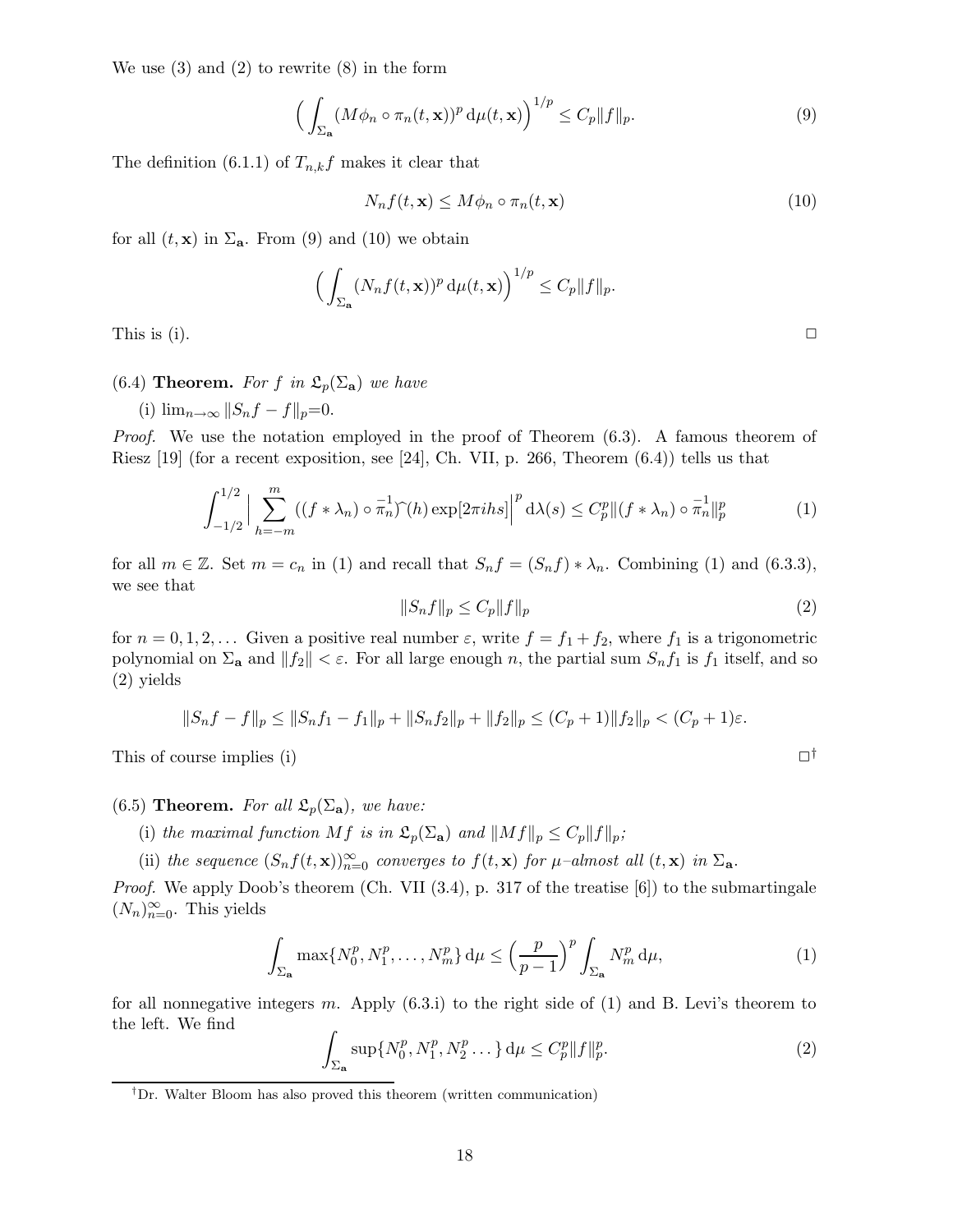Since  $S_n f$  is the trigonometric polynomial  $T_{n,n} f$ , the function  $|S_n f|$  is majorized by  $N_n f$ . Therefore the inequality (2) proves (i).

With  $(i)$  and  $(6.4)$ , it is easy to establish  $(ii)$ . We sketch the argument. We have

$$
\int_{\Sigma_{\mathbf{a}}} M(f - S_n f) d\mu \le C_p ||f - S_n f||_p = o(1),
$$

i.e.,

 $\int_{\Sigma_{\mathbf{a}}} \sup_{m\geq n} |S_m f - S_n f| d\mu = o(1).$ 

Therefore there is a subsequence  $(n_k)_{k=0}^{\infty}$  of N such that

$$
\lim_{m \ge n_k} |S_m f(t, \mathbf{x}) - S_{n_k} f(t, \mathbf{x})| \} = 0
$$
\n(3)

for  $\mu$ -almost all  $(t, \mathbf{x})$  in  $\Sigma_{\mathbf{a}}$ . Since  $||S_{n_k}f - f||_p = o(1)$ , there is a subsequence  $(n_{k_l})_{l=1}^{\infty}$  of  $(n_k)_{k=1}^{\infty}$ such that

$$
\lim_{l \to \infty} |S_{n_{k_l}} f(t, \mathbf{x}) - f(t, \mathbf{x})| = 0
$$
\n(4)

for  $\mu$ –almost all  $(t, \mathbf{x})$  in  $\Sigma_a$ . Combine (3) and (4) to obtain (ii).

 $(6.6)$  Remarks. It is known that the Fourier series of a function f on the circle  $\mathbb T$  converges to f almost everywhere not only for f in  $\mathfrak{L}_p(\mathbb{T})$   $(p > 1)$ , but also if

$$
\int_{\mathbb{T}} |f| \log^+ \log^+ |f| \, \mathrm{d}\mu < \infty.
$$

See Sjölin  $[22]$  and for additional details Hunt and Taibleson  $[13]$ , pp. 609–612. It is tempting to conjecture that a like result holds for functions on  $\Sigma_a$ . In order to prove this, it would suffice to show that an inequality of the form

$$
\mu(\{(t, \mathbf{x}) \in \Sigma_{\mathbf{a}} : Mf(t, \mathbf{x}) > y\})^{1/p} \le \frac{C}{p-1} ||f||_p
$$
\n(1)

holds for all  $y > 0$  and all f in  $\mathfrak{L}_p(\Sigma_{\mathbf{a}})$ , for  $1 < p < 1 + \frac{1}{5 \log n}$  $\frac{1}{5 \log 2}$ . Details are given in [13], pp. 609–612. Our methods do not yield an inequality (1), but only (1) with  $\frac{1}{p-1}$  replaced by a higher power of  $\frac{1}{p-1}$ . It would be interesting to establish (1) for the group  $\Sigma_{\mathbf{a}}$ , perhaps by a close study of Carleson's original construction, or by modifying Sjölin's proof to take account of (1) with  $\frac{1}{(p-1)^{\alpha}}$ .

(6.7) Historical note. After this paper has been written, Professor Kenneth A. Ross kindly drew our attention to the unpublished doctoral dissertation of Douglas N. Hawley [8]. Hawley introduced certain cases of our blocks  $C_i$  and used them to obtain analogues on  $\Sigma_a$  of Fejér and Poisson summability methods, which are of course classical for the group T. To our knowledge, Hawley was the first to consider summing Fourier series on the groups  $\Sigma_a$  by using blocks of the form  $C_i$ .

Acknowledgements. The authors gratefully acknowledge financial support by the National Science Foundation, USA (Hewitt) and Deutscher Akademischer Austauschdienst (Ritter). Our thanks are also due to Professors John E. Courey and Kenneth A. Ross, who read the manuscript and made valuable suggestions, and to Professors Ronald Pyke and Robert M. Blumenthal for useful conversations regarding Sect. 6.